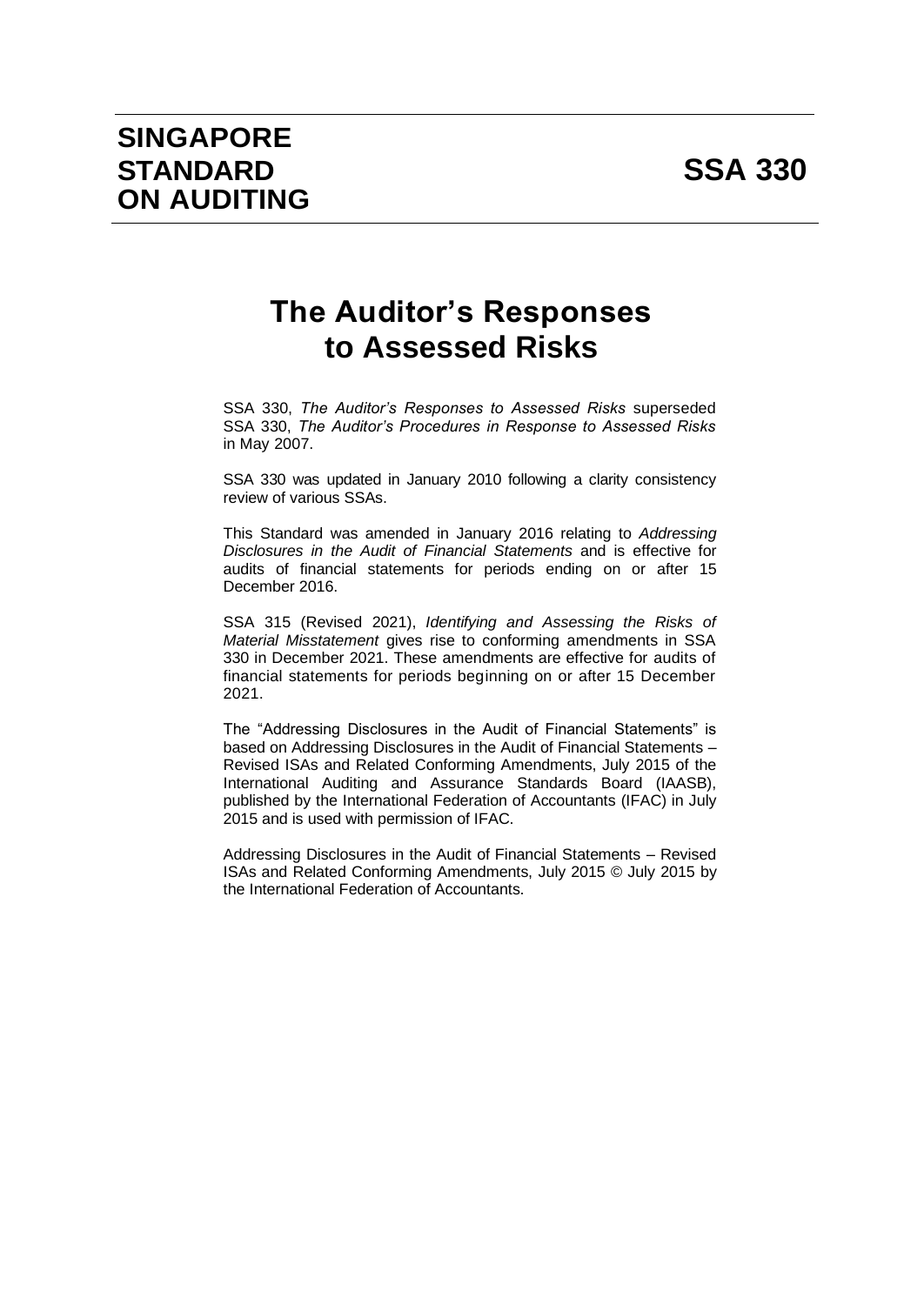# **SINGAPORE STANDARD ON AUDITING 330 THE AUDITOR'S RESPONSES TO ASSESSED RISKS**

(Effective for audits of financial statements for periods beginning on or after 15 December 2021)

### **CONTENTS**

Paragraph

| <b>Foreword</b>                                                                                                                                                                                     |               |
|-----------------------------------------------------------------------------------------------------------------------------------------------------------------------------------------------------|---------------|
| <b>Introduction</b>                                                                                                                                                                                 |               |
| Scope of this SSA                                                                                                                                                                                   | 1             |
| <b>Effective Date</b>                                                                                                                                                                               | 2             |
| Objective                                                                                                                                                                                           | 3             |
| <b>Definitions</b>                                                                                                                                                                                  | 4             |
| <b>Requirements</b>                                                                                                                                                                                 |               |
| <b>Overall Responses</b>                                                                                                                                                                            | 5             |
| Audit Procedures Responsive to the Assessed Risks of Material Misstatement<br>at the Assertion Level                                                                                                | $6 - 23$      |
| Adequacy of Presentation of the Financial Statements                                                                                                                                                | 24            |
| Evaluating the Sufficiency and Appropriateness of Audit Evidence                                                                                                                                    | $25 - 27$     |
| Documentation                                                                                                                                                                                       | 28-30         |
| <b>Application and Other Explanatory Material</b>                                                                                                                                                   |               |
| <b>Overall Responses</b>                                                                                                                                                                            | $A1-A3$       |
| Audit Procedures Responsive to the Assessed Risks of Material Misstatement<br>at the Assertion Level                                                                                                |               |
| Adequacy of Presentation and Disclosure                                                                                                                                                             | A4-A58<br>A59 |
| Evaluating the Sufficiency and Appropriateness of Audit Evidence                                                                                                                                    | A60-A62       |
| Documentation                                                                                                                                                                                       | A63           |
| Singapore Standard on Auditing (SSA) 330, The Auditor's Responses to Assessed Risks should be<br>read in conjunction with SSA 200, Overall Objectives of the Independent Auditor and the Conduct of |               |

*an Audit in Accordance with Singapore Standards on Auditing*.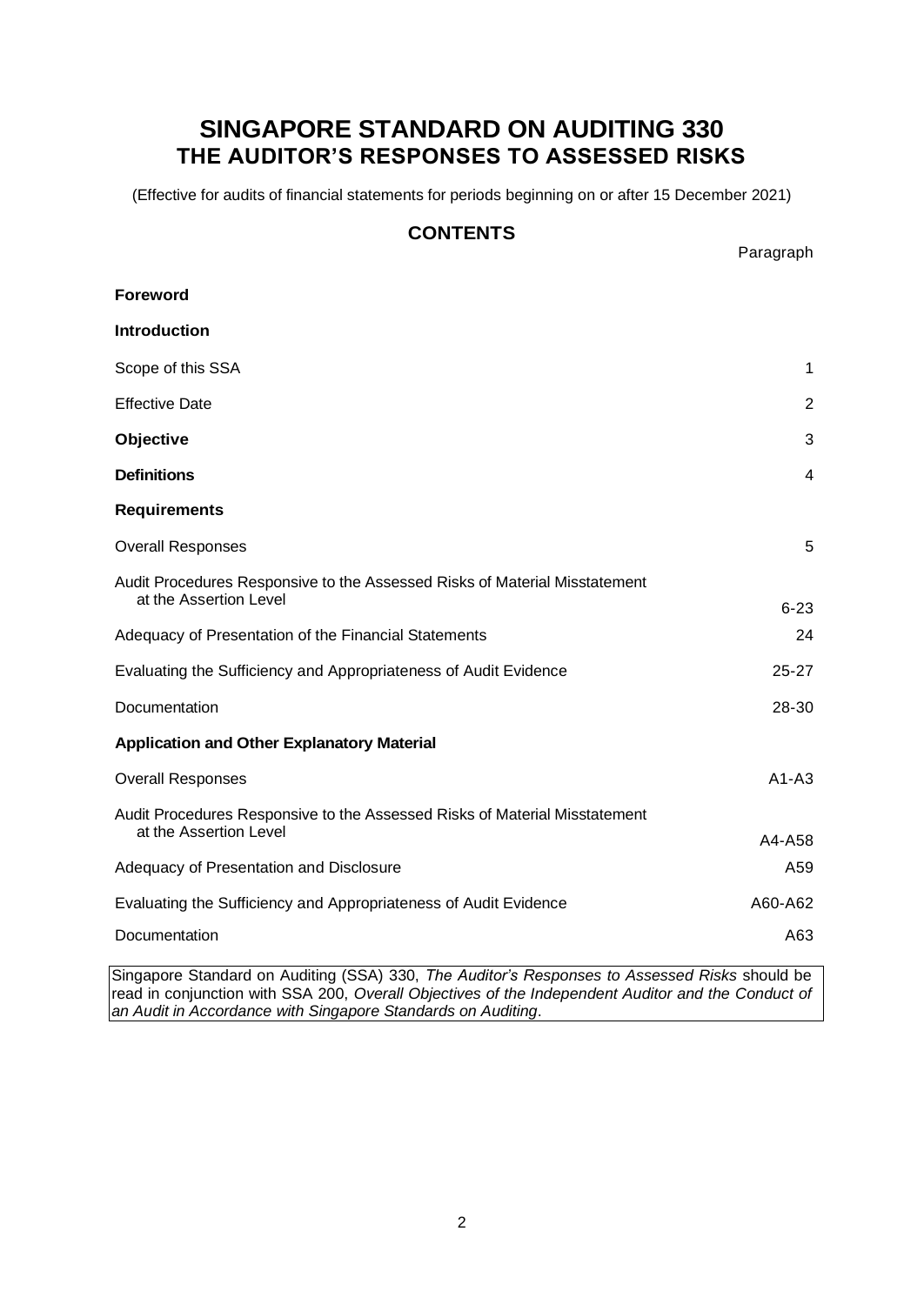# **SINGAPORE STANDARD SSA 330 ON AUDITING**

# **Foreword**

This Standard is based on International Standard on Auditing 330.

# **Introduction**

## **Scope of this SSA**

1. This Singapore Standard on Auditing (SSA) deals with the auditor's responsibility to design and implement responses to the risks of material misstatement identified and assessed by the auditor in accordance with SSA 315 (Revised 2021)<sup>1</sup> in an audit of financial statements.

## **Effective Date**

2. This SSA is effective for audits of financial statements for periods beginning on or after 15 December 2021.

# **Objective**

3. The objective of the auditor is to obtain sufficient appropriate audit evidence regarding the assessed risks of material misstatement, through designing and implementing appropriate responses to those risks.

# **Definitions**

- 4. For purposes of the SSAs, the following terms have the meanings attributed below:
	- (a) Substantive procedure An audit procedure designed to detect material misstatements at the assertion level. Substantive procedures comprise:
		- (i) Tests of details (of classes of transactions, account balances, and disclosures), and
		- (ii) Substantive analytical procedures.
	- (b) Test of controls An audit procedure designed to evaluate the operating effectiveness of controls in preventing, or detecting and correcting, material misstatements at the assertion level.

# **Requirements**

### **Overall Responses**

5. The auditor shall design and implement overall responses to address the assessed risks of material misstatement at the financial statement level. (Ref: Para. A1-A3)

<sup>1</sup> SSA 315 (Revised 2021), *Identifying and Assessing the Risks of Material Misstatement*.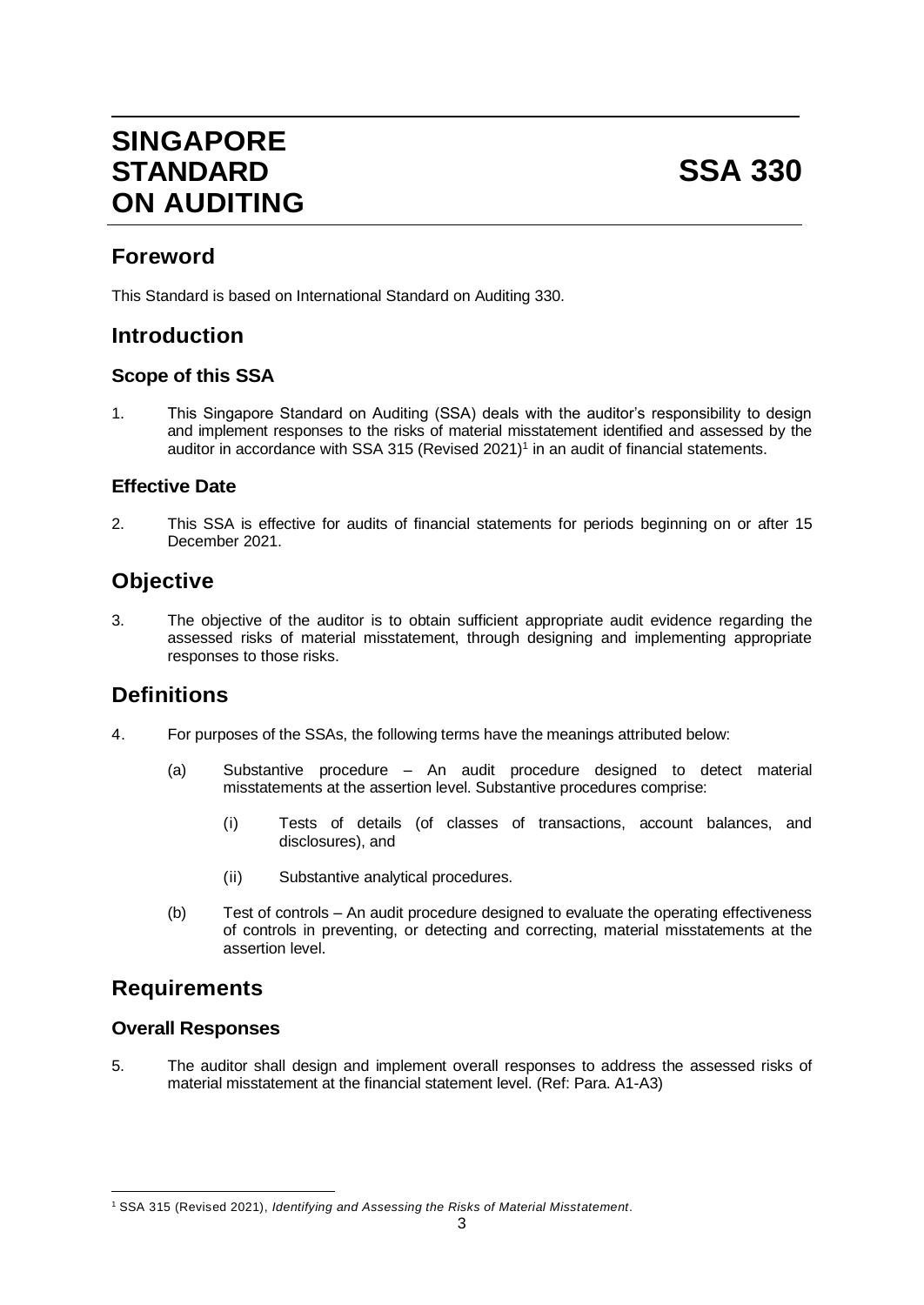## **Audit Procedures Responsive to the Assessed Risks of Material Misstatement at the Assertion Level**

- 6. The auditor shall design and perform further audit procedures whose nature, timing, and extent are based on and are responsive to the assessed risks of material misstatement at the assertion level. (Ref: Para. A4-A8; A42-A52)
- 7. In designing the further audit procedures to be performed, the auditor shall:
	- (a) Consider the reasons for the assessment given to the risk of material misstatement at the assertion level for each significant class of transactions, account balance, and disclosure, including:
		- (i) The likelihood and magnitude of misstatement due to the particular characteristics of the significant class of transactions, account balance, or disclosure (that is, the inherent risk); and
		- (ii) Whether the risk assessment takes account of controls that address the risk of material misstatement (that is, the control risk), thereby requiring the auditor to obtain audit evidence to determine whether the controls are operating effectively (that is, the auditor plans to test the operating effectiveness of controls in determining the nature, timing and extent of substantive procedures); and (Ref: Para. A9- A18)
	- (b) Obtain more persuasive audit evidence the higher the auditor's assessment of risk. (Ref: Para. A19)

#### *Tests of Controls*

- 8. The auditor shall design and perform tests of controls to obtain sufficient appropriate audit evidence as to the operating effectiveness of controls if:
	- (a) The auditor's assessment of risks of material misstatement at the assertion level includes an expectation that the controls are operating effectively (that is, the auditor the operating effectiveness of controls in determining the nature, timing and extent of substantive procedures); or
	- (b) Substantive procedures alone cannot provide sufficient appropriate audit evidence at the assertion level. (Ref: Para. A20-A24)
- 9. In designing and performing tests of controls, the auditor shall obtain more persuasive audit evidence the greater the reliance the auditor places on the effectiveness of a control. (Ref: Para. A25)

#### Nature and Extent of Tests of Controls

- 10. In designing and performing tests of controls, the auditor shall:
	- (a) Perform other audit procedures in combination with inquiry to obtain audit evidence about the operating effectiveness of the controls, including:
		- (i) How the controls were applied at relevant times during the period under audit;
		- (ii) The consistency with which they were applied; and
		- (iii) By whom or by what means they were applied. (Ref: Para. A26-A29)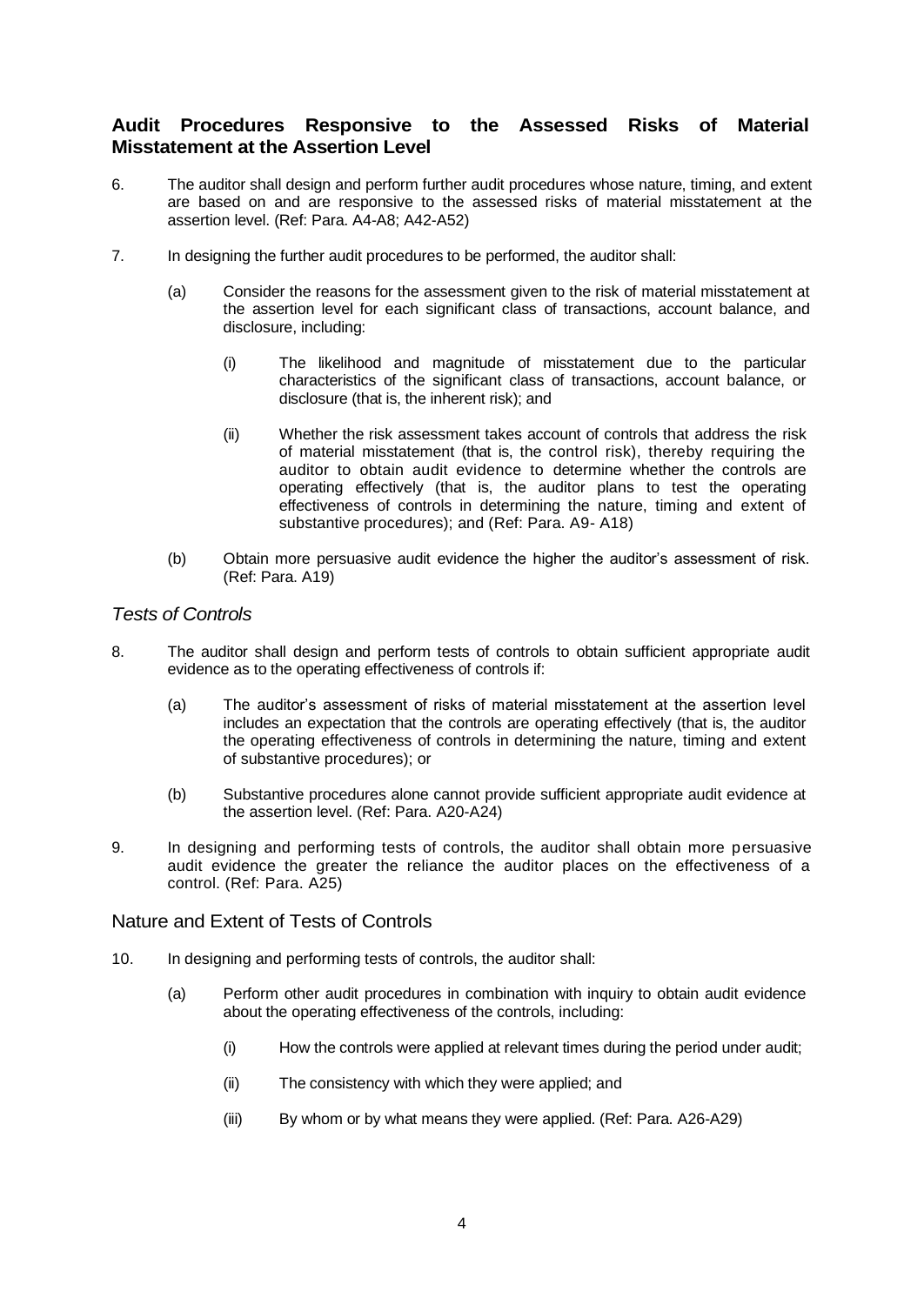(b) To the extent not already addressed, determine whether the controls to be tested depend upon other controls (indirect controls) and, if so, whether it is necessary to obtain audit evidence supporting the effective operation of those indirect controls. (Ref: Para. A30-A31)

#### Timing of Tests of Controls

11. The auditor shall test controls for the particular time, or throughout the period, for which the auditor intends to rely on those controls, subject to paragraphs 12 and 15 below, in order to provide an appropriate basis for the auditor's intended reliance. (Ref: Para. A32)

Using audit evidence obtained during an interim period

- 12. If the auditor obtains audit evidence about the operating effectiveness of controls during an interim period, the auditor shall:
	- (a) Obtain audit evidence about significant changes to those controls subsequent to the interim period; and
	- (b) Determine the additional audit evidence to be obtained for the remaining period. (Ref: Para. A33-A34)

Using audit evidence obtained in previous audits

- 13. In determining whether it is appropriate to use audit evidence about the operating effectiveness of controls obtained in previous audits, and, if so, the length of the time period that may elapse before retesting a control, the auditor shall consider the following:
	- (a) The effectiveness of other components of the entity's system of internal control, including the control environment, the entity's process to monitor the system of internal controls, and the entity's risk assessment process;
	- (b) The risks arising from the characteristics of the control, including whether it is manual or automated;
	- (c) The effectiveness of general IT-controls;
	- (d) The effectiveness of the control and its application by the entity, including the nature and extent of deviations in the application of the control noted in previous audits, and whether there have been personnel changes that significantly affect the application of the control;
	- (e) Whether the lack of a change in a particular control poses a risk due to changing circumstances; and
	- (f) The risks of material misstatement and the extent of reliance on the control. (Ref: Para. A35)
- 14. If the auditor plans to use audit evidence from a previous audit about the operating effectiveness of specific controls, the auditor shall establish the continuing relevance and reliability of that evidence by obtaining audit evidence about whether significant changes in those controls have occurred subsequent to the previous audit. The auditor shall obtain this evidence by performing inquiry combined with observation or inspection, to confirm the understanding of those specific controls, and:
	- (a) If there have been changes that affect the continuing relevance of the audit evidence from the previous audit, the auditor shall test the controls in the current audit. (Ref: Para. A36)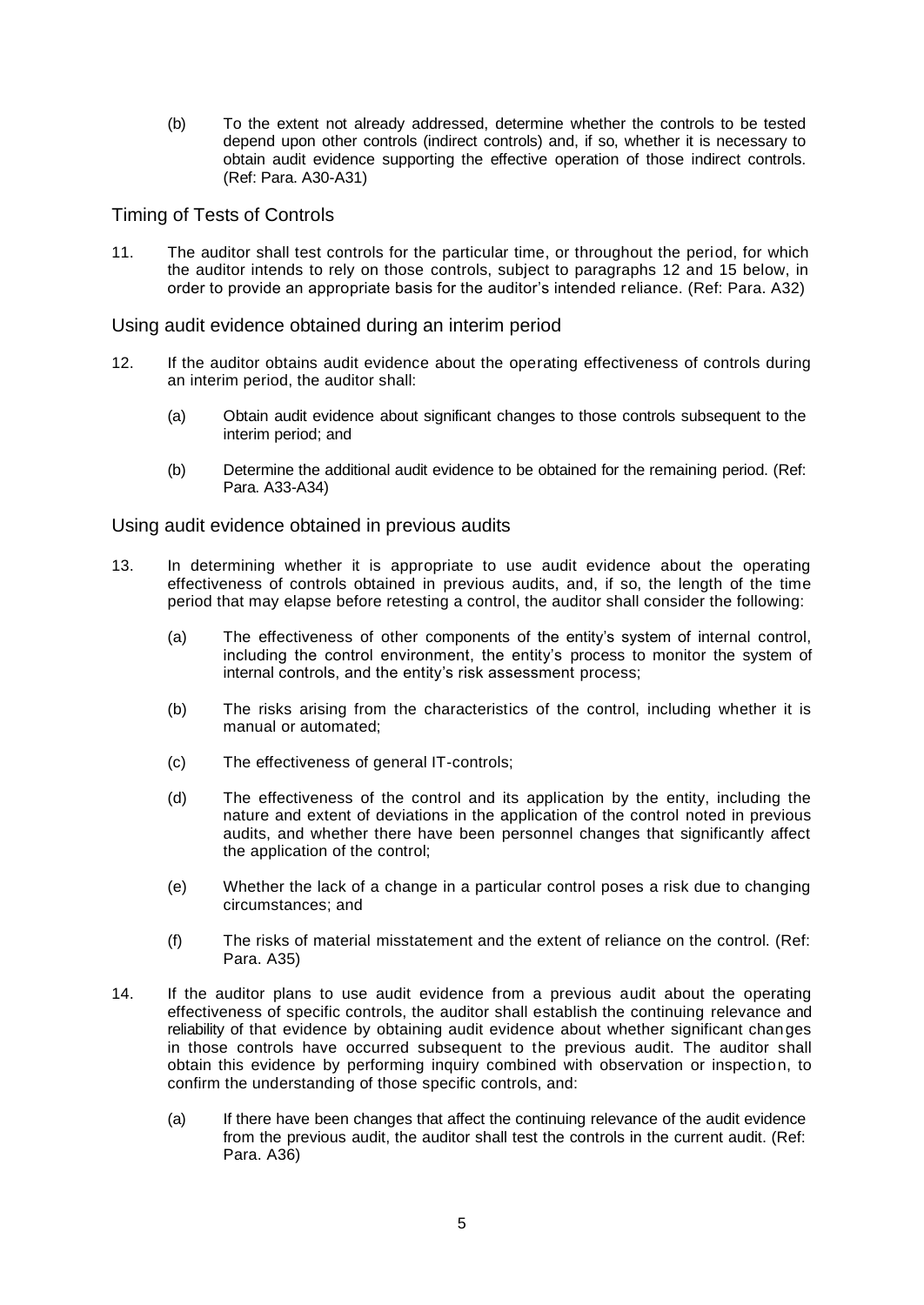(b) If there have not been such changes, the auditor shall test the controls at least once in every third audit, and shall test some controls each audit to avoid the possibility of testing all the controls on which the auditor intends to rely in a single audit period with no testing of controls in the subsequent two audit periods. (Ref: Para. A37-A39)

#### Controls over significant risks

15. If the auditor intends to rely on controls over a risk the auditor has determined to be a significant risk, the auditor shall test those controls in the current period.

#### Evaluating the Operating Effectiveness of Controls

- 16. When evaluating the operating effectiveness of controls upon which the auditor intends to rely, the auditor shall evaluate whether misstatements that have been detected by substantive procedures indicate that controls are not operating effectively. The absence of misstatements detected by substantive procedures, however, does not provide audit evidence that controls related to the assertion being tested are effective. (Ref: Para. A40)
- 17. If deviations from controls upon which the auditor intends to rely are detected, the auditor shall make specific inquiries to understand these matters and their potential consequences, and shall determine whether: (Ref: Para. A41)
	- (a) The tests of controls that have been performed provide an appropriate basis for reliance on the controls;
	- (b) Additional tests of controls are necessary; or
	- (c) The risks of material misstatement need to be addressed using substantive procedures.

#### *Substantive Procedures*

- 18. Irrespective of the assessed risks of material misstatement, the auditor shall design and perform substantive procedures for each material class of transactions, account balance, and disclosure. (Ref: Para. A42-A47)
- 19. The auditor shall consider whether external confirmation procedures are to be performed as substantive audit procedures. (Ref: Para. A48-A51)

#### *Substantive Procedures Related to the Financial Statement Closing Process*

- 20. The auditor's substantive procedures shall include the following audit procedures related to the financial statement closing process:
	- (a) Agreeing or reconciling information in the financial statements with the underlying accounting records, including agreeing or reconciling information in disclosures, whether such information is obtained from within or outside of the general and subsidiary ledgers; and
	- (b) Examining material journal entries and other adjustments made during the course of preparing the financial statements. (Ref: Para. A52)

#### Substantive Procedures Responsive to Significant Risks

21. If the auditor has determined that an assessed risk of material misstatement at the assertion level is a significant risk, the auditor shall perform substantive procedures that are specifically responsive to that risk. When the approach to a significant risk consists only of substantive procedures, those procedures shall include tests of details. (Ref: Para. A53)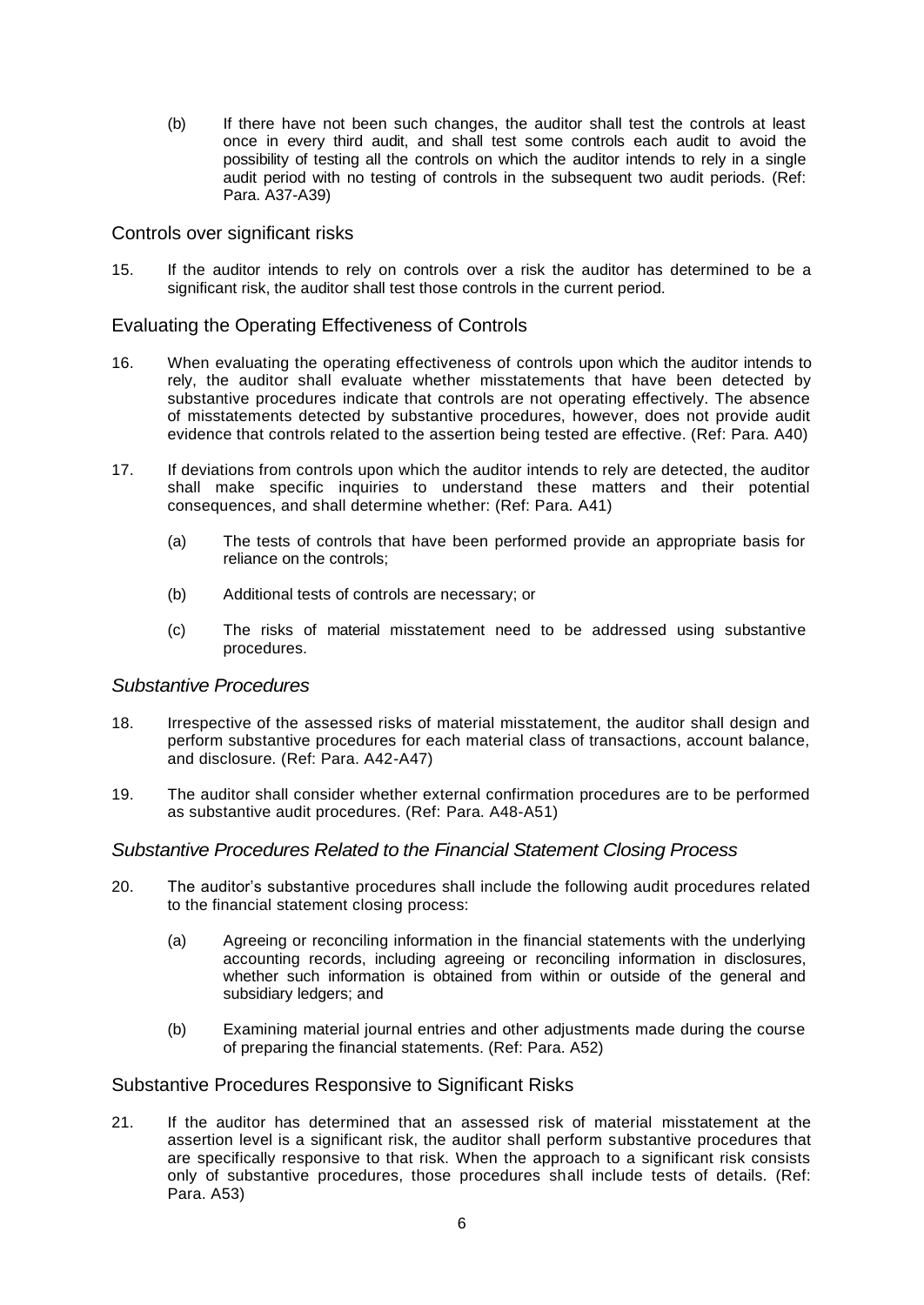## Timing of Substantive Procedures

- 22. If substantive procedures are performed at an interim date, the auditor shall cover the remaining period by performing:
	- (a) substantive procedures, combined with tests of controls for the intervening period; or
	- (b) if the auditor determines that it is sufficient, further substantive procedures only,

that provide a reasonable basis for extending the audit conclusions from the interim date to the period end. (Ref: Para. A54-A57)

23. If misstatements that the auditor did not expect when assessing the risks of material misstatement are detected at an interim date, the auditor shall evaluate whether the related assessment of risk and the planned nature, timing, or extent of substantive procedures covering the remaining period need to be modified. (Ref: Para. A58)

## **Adequacy of Presentation of the Financial Statements**

- 24. The auditor shall perform audit procedures to evaluate whether the overall presentation of the financial statements is in accordance with the applicable financial reporting framework. In making this evaluation, the auditor shall consider whether the financial statements are presented in a manner that reflects the appropriate:
	- Classification and description of financial information and the underlying transactions, events and conditions; and
	- Presentation, structure and content of the financial statements. (Ref: Para. A59)

## **Evaluating the Sufficiency and Appropriateness of Audit Evidence**

- 25. Based on the audit procedures performed and the audit evidence obtained, the auditor shall evaluate before the conclusion of the audit whether the assessments of the risks of material misstatement at the assertion level remain appropriate. (Ref: Para. A60-A61)
- 26. The auditor shall conclude whether sufficient appropriate audit evidence has been obtained. In forming an opinion, the auditor shall consider all relevant audit evidence, regardless of whether it appears to corroborate or to contradict the assertions in the financial statements. (Ref: Para. A62)
- 27. If the auditor has not obtained sufficient appropriate audit evidence related to a relevant assertion about a class of transactions, account balance or disclosure, the auditor shall attempt to obtain further audit evidence. If the auditor is unable to obtain sufficient appropriate audit evidence, the auditor shall express a qualified opinion or disclaim an opinion on the financial statements.

#### **Documentation**

- 28. The auditor shall include in the audit documentation:<sup>2</sup>
	- (a) The overall responses to address the assessed risks of material misstatement at the financial statement level, and the nature, timing, and extent of the further audit procedures performed;
	- (b) The linkage of those procedures with the assessed risks at the assertion level; and
	- (c) The results of the audit procedures, including the conclusions where these are not otherwise clear. (Ref: Para. A63)

<sup>2</sup> SSA 230, *Audit Documentation*, paragraphs 8-11, and A6.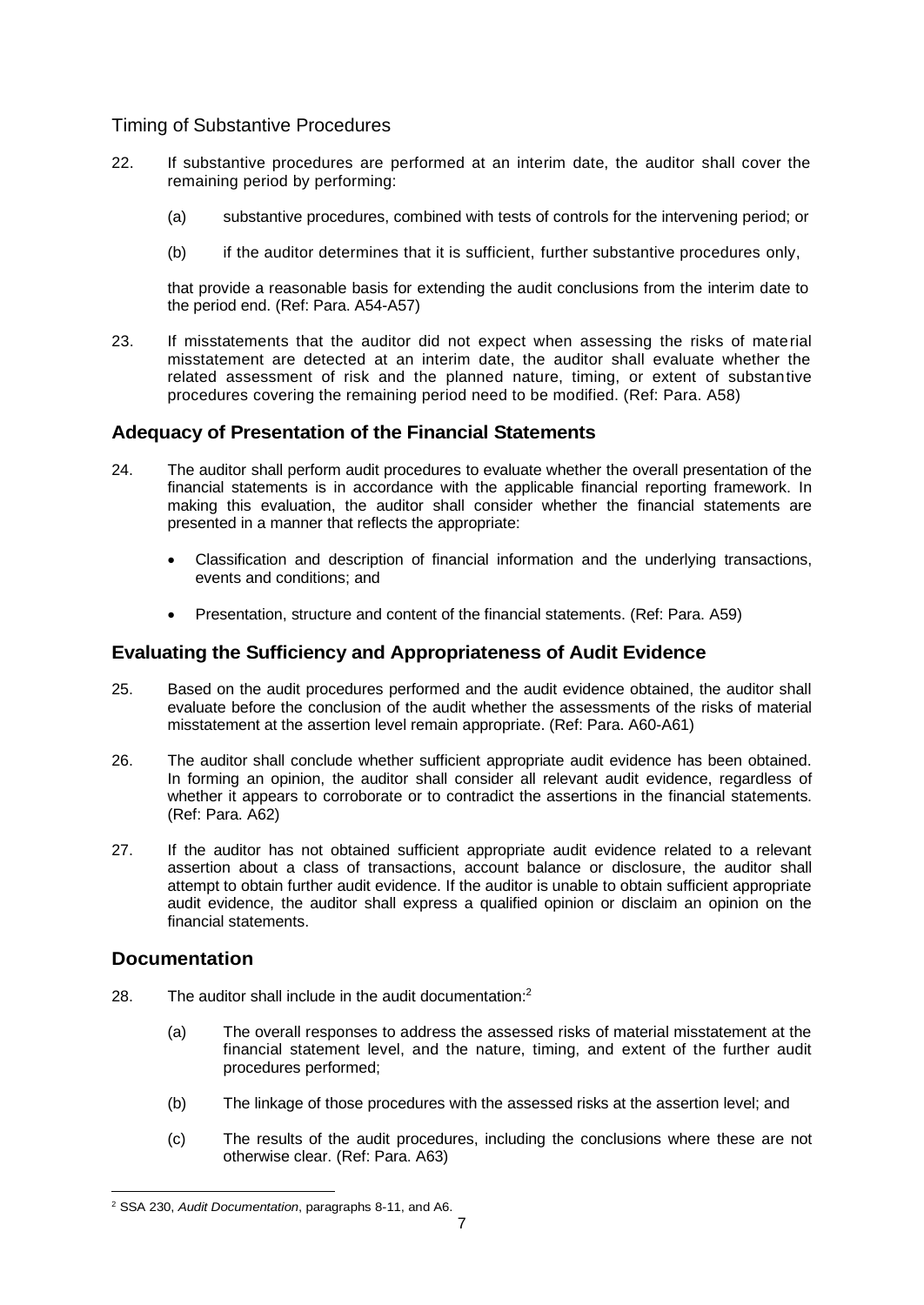- 29. If the auditor plans to use audit evidence about the operating effectiveness of controls obtained in previous audits, the auditor shall include in the audit documentation the conclusions reached about relying on such controls that were tested in a previous audit.
- 30. The auditor's documentation shall demonstrate that information in the financial statements agrees or reconciles with the underlying accounting records, including agreeing or reconciling disclosures, whether such information is obtained from within or outside of the general and subsidiary ledgers.

\* \* \*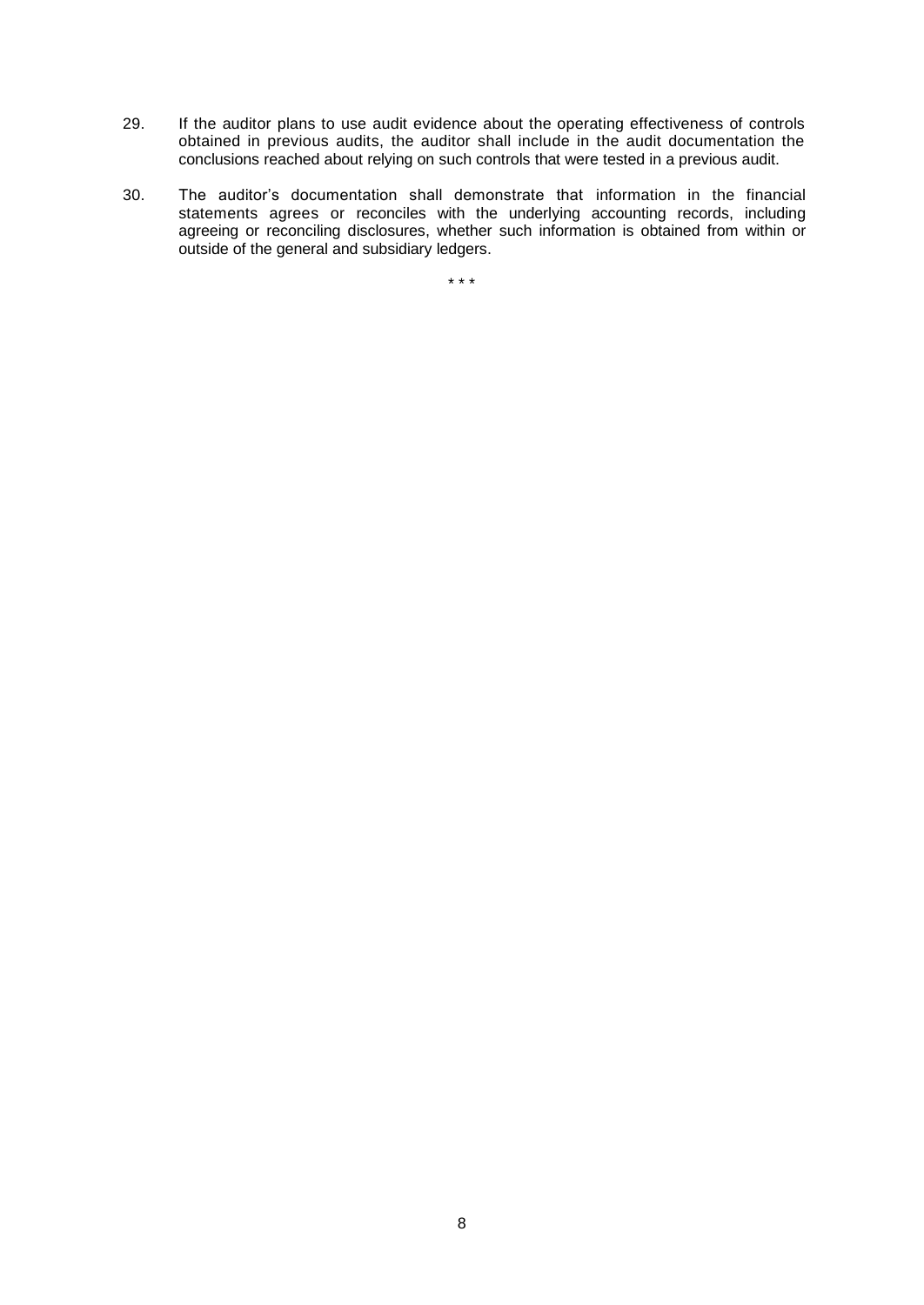# **Application and Other Explanatory Material**

## **Overall Responses** (Ref: Para. 5)

- A1. Overall responses to address the assessed risks of material misstatement at the financial statement level may include:
	- Emphasising to the audit team the need to maintain professional scepticism.
	- Assigning more experienced staff or those with special skills or using experts.
	- Changes to the nature, timing and extent of direction and supervision of members of the engagement team and the review of the work performed.
	- Incorporating additional elements of unpredictability in the selection of further audit procedures to be performed.
	- Changes to the overall audit strategy as required by SSA 300, or planned audit procedures, and may include changes to:
		- o The auditor's determination of performance materiality in accordance with SSA 320.
		- $\circ$  The auditor's plans to tests the operating effectiveness of controls, and the persuasiveness of audit evidence needed to support the planned reliance on the operating effectiveness of the controls, particularly when deficiencies in the control environment or the entity's monitoring activities are identified.
		- $\circ$  The nature, timing and extent of substantive procedures. For example, it may be appropriate to perform substantive procedures at or near the date of the financial statements when the risk of material misstatement is assessed as higher*.*
- A2. The assessment of the risks of material misstatement at the financial statement level, and thereby the auditor's overall responses, is affected by the auditor's understanding of the control environment. An effective control environment may allow the auditor to have more confidence in internal control and the reliability of audit evidence generated internally within the entity and thus, for example, allow the auditor to conduct some audit procedures at an interim date rather than at the period end. Deficiencies in the control environment, however, have the opposite effect; for example, the auditor may respond to an ineffective control environment by:
	- Conducting more audit procedures as of the period end rather than at an interim date.
	- Obtaining more extensive audit evidence from substantive procedures.
	- Increasing the number of locations to be included in the audit scope.
- A3. Such considerations, therefore, have a significant bearing on the auditor's general approach, for example, an emphasis on substantive procedures (substantive approach), or an approach that uses tests of controls as well as substantive procedures (combined approach).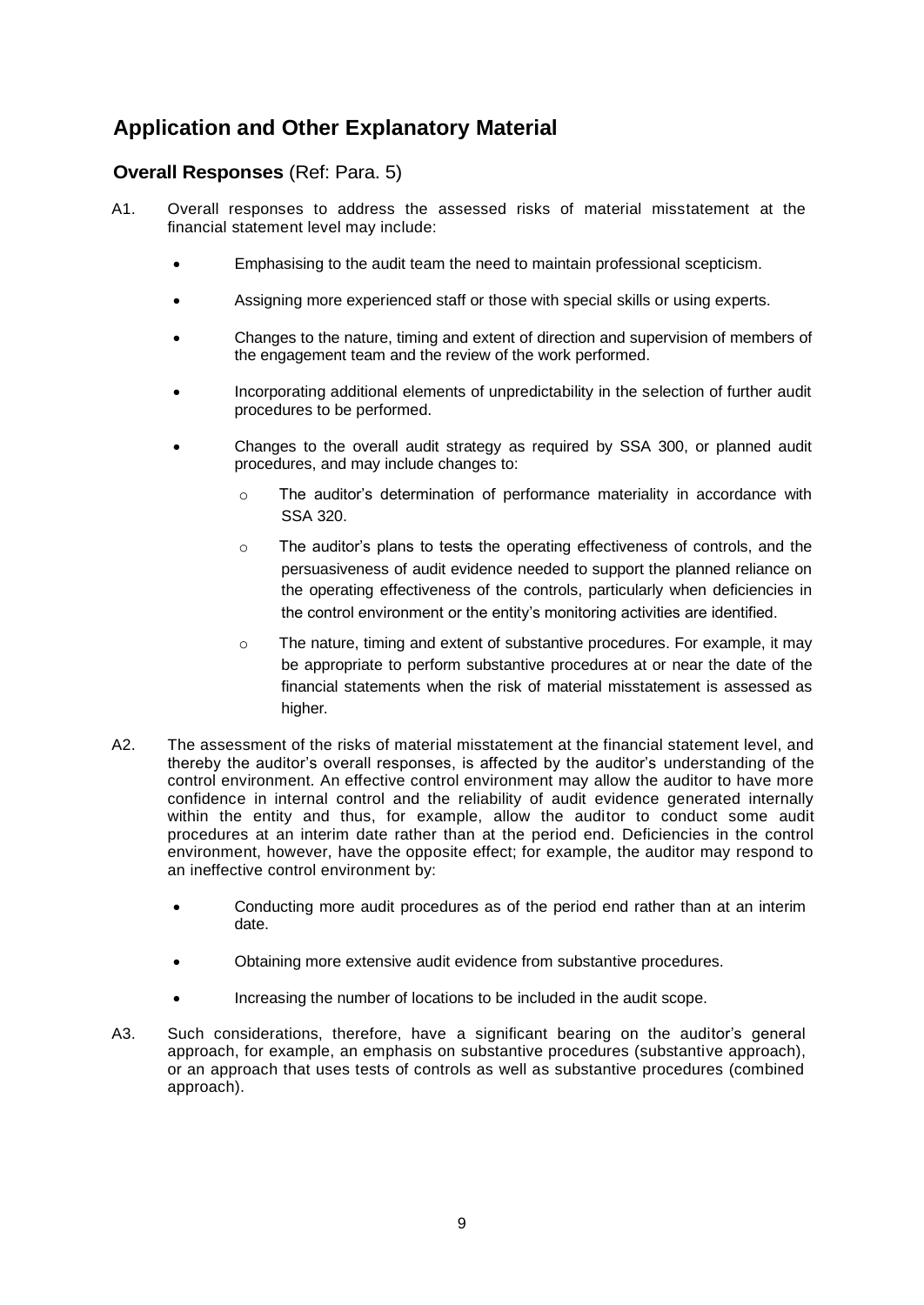## **Audit Procedures Responsive to the Assessed Risks of Material Misstatement at the Assertion Level**

## *The Nature, Timing, and Extent of Further Audit Procedures* (Ref: Para. 6)

- A4. The auditor's assessment of the identified risks of material misstatement at the assertion level provides a basis for considering the appropriate audit approach for designing and performing further audit procedures. For example, the auditor may determine that:
	- (a) Only by performing tests of controls may the auditor achieve an effective response to the assessed risk of material misstatement for a particular assertion;
	- (b) Performing only substantive procedures is appropriate for particular assertions and, therefore, the auditor excludes the effect of controls from the assessment of the risk of material misstatement. This may be because the auditor has not identified a risk for which substantive procedures alone cannot provide sufficient appropriate audit evidence and therefore is not required to test the operating effectiveness of controls. Therefore, the auditor may not plan to test the operating effectiveness of controls in determining the nature, timing and extent of substantive procedures; or
	- (c) A combined approach using both tests of controls and substantive procedures is an effective approach.

The auditor need not design and perform further audit procedures where the assessment of the risk of material misstatement is below the acceptably low level. However, as required by paragraph 18, irrespective of the approach selected and the assessed risk of material misstatement, the auditor designs and performs substantive procedures for each material class of transactions, account balance, and disclosure.

- A5. The nature of an audit procedure refers to its purpose (that is, test of controls or substantive procedure) and its type (that is, inspection, observation, inquiry, confirmation, recalculation, reperformance, or analytical procedure). The nature of the audit procedures is of most importance in responding to the assessed risks.
- A6. Timing of an audit procedure refers to when it is performed, or the period or date to which the audit evidence applies.
- A7. Extent of an audit procedure refers to the quantity to be performed, for example, a sample size or the number of observations of a control activity.
- A8. Designing and performing further audit procedures whose nature, timing, and extent are based on and are responsive to the assessed risks of material misstatement at the assertion level provides a clear linkage between the auditor's further audit procedures and the risk assessment.

#### Responding to the Assessed Risks at the Assertion Level (Ref: Para. 7(a))

#### **Nature**

A9. SSA 315 (Revised 2021) requires that the auditor's assessment of the risks of material misstatement at the assertion level is performed by assessing inherent risk and control risk. The auditor assesses inherent risk by assessing the likelihood and magnitude of a misstatement taking into account how, and the degree to which the inherent risk factors affect the susceptibility to misstatement of relevant assertions.<sup>3</sup> The auditor's assessed risks, including the reasons for those assessed risks, may affect both the types of audit procedures to be performed and their combination. For example, when an assessed risk is high, the auditor may confirm the completeness of the terms of a contract with the counterparty, in addition to inspecting the document. Further, certain audit procedures

<sup>3</sup> SSA 315 (Revised 2021), paragraphs 31 and 34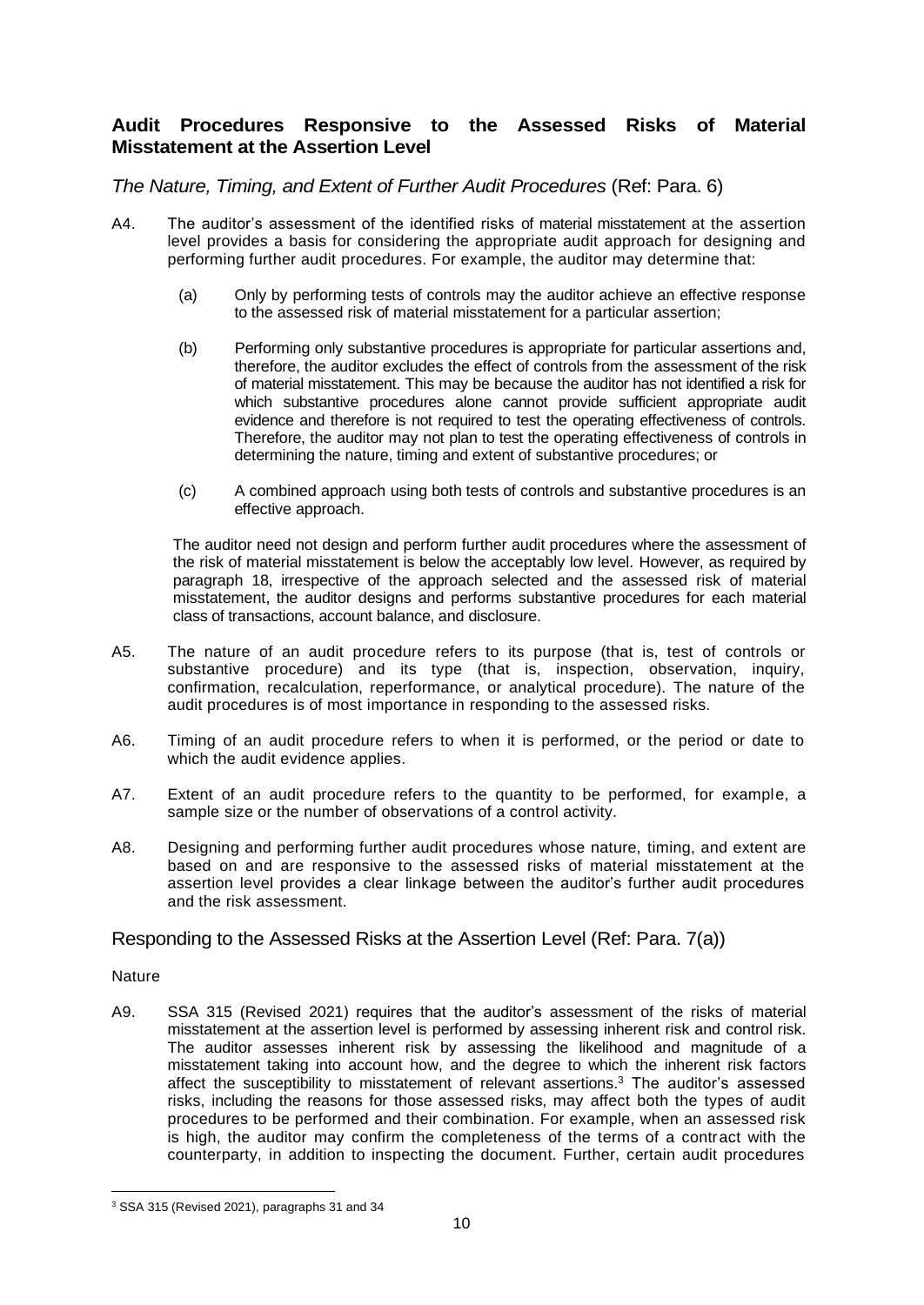may be more appropriate for some assertions than others. For example, in relation to revenue, tests of controls may be most responsive to the assessed risk of material misstatement of the completeness assertion, whereas substantive procedures may be most responsive to the assessed risk of material misstatement of the occurrence assertion.

A10. The reasons for the assessment given to a risk are relevant in determining the nature of audit procedures. For example, if an assessed risk is lower because of the particular characteristics of a class of transactions without consideration of the related controls, then the auditor may determine that substantive analytical procedures alone provide sufficient appropriate audit evidence. On the other hand, if the assessed risk is lower because the auditor plans to test the operating effectiveness of controls, and the auditor intends to base the substantive procedures on that low assessment, then the auditor performs tests of those controls, as required by paragraph 8(a). This may be the case, for example, for a class of transactions of reasonably uniform, non-complex characteristics that are routinely processed and controlled by the entity's information system.

#### Timing

- A11. The auditor may perform tests of controls or substantive procedures at an interim date or at the period end. The higher the risk of material misstatement, the more likely it is that the auditor may decide it is more effective to perform substantive procedures nearer to, or at, the period end rather than at an earlier date, or to perform audit procedures unannounced or at unpredictable times (for example, performing audit procedures at selected locations on an unannounced basis). This is particularly relevant when considering the response to the risks of fraud. For example, the auditor may conclude that, when the risks of intentional misstatement or manipulation have been identified, audit procedures to extend audit conclusions from interim date to the period end would not be effective.
- A12. On the other hand, performing audit procedures before the period end may assist the auditor in identifying significant matters at an early stage of the audit, and consequently resolving them with the assistance of management or developing an effective audit approach to address such matters.
- A13. In addition, certain audit procedures can be performed only at or after the period end, for example:
	- Agreeing or reconciling information in the financial statements with the underlying accounting records, including agreeing or reconciling disclosures, whether such information is obtained from within or outside of the general and subsidiary ledgers;
	- Examining adjustments made during the course of preparing the financial statements; and
	- Procedures to respond to a risk that, at the period end, the entity may have entered into improper sales contracts, or transactions may not have been finalised.
- A14. Further relevant factors that influence the auditor's consideration of when to perform audit procedures include the following:
	- The control environment.
	- When relevant information is available (for example, electronic files may subsequently be overwritten, or procedures to be observed may occur only at certain times).
	- The nature of the risk (for example, if there is a risk of inflated revenues to meet earnings expectations by subsequent creation of false sales agreements, the auditor may wish to examine contracts available on the date of the period end).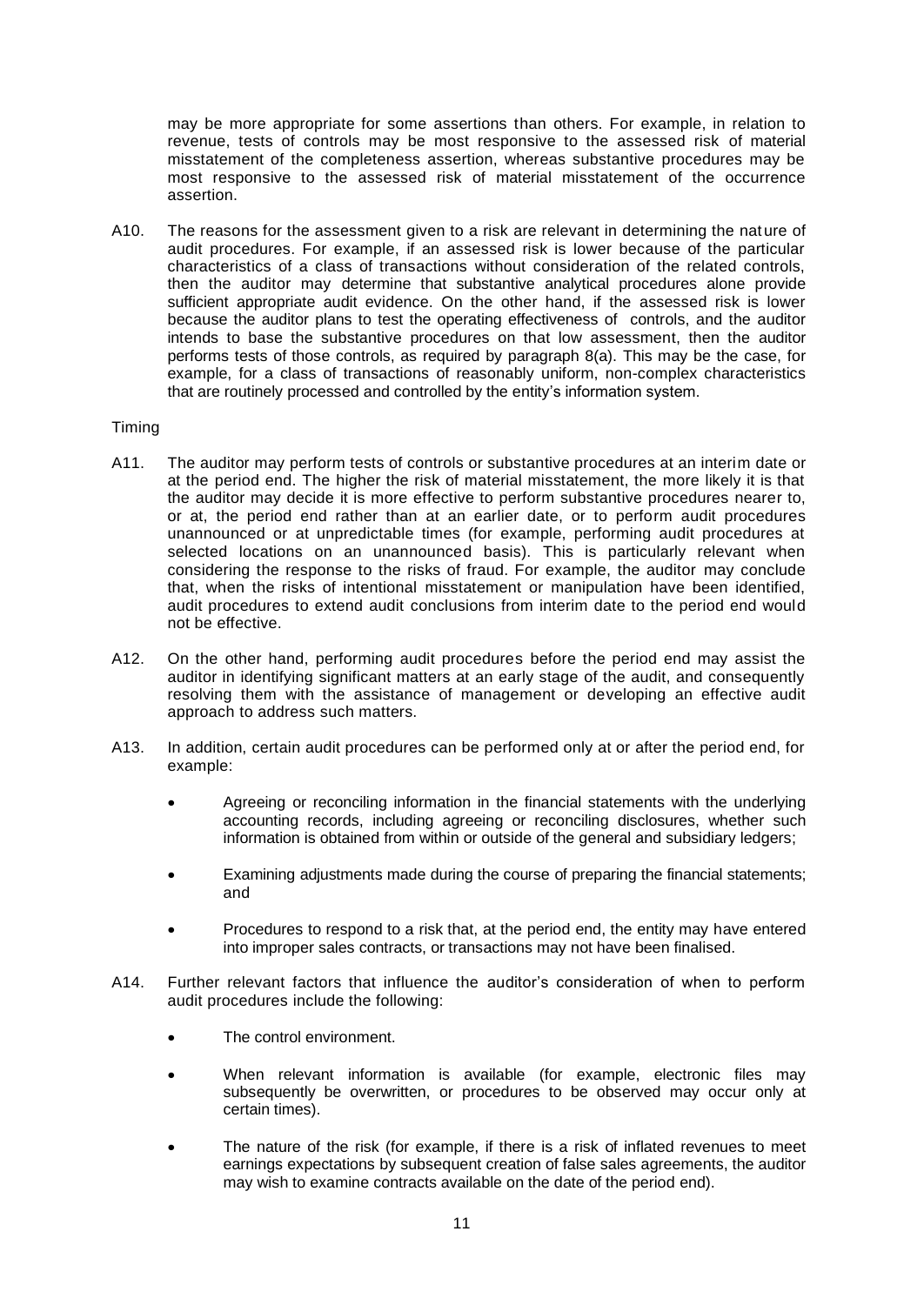- The period or date to which the audit evidence relates.
- The timing of the preparation of the financial statements, particularly for those disclosures that provide further explanation about amounts recorded in the statement of financial position, the statement of comprehensive income, the statement of changes in equity or the statement of cash flows.

#### **Extent**

- A15. The extent of an audit procedure judged necessary is determined after considering the materiality, the assessed risk, and the degree of assurance the auditor plans to obtain. When a single purpose is met by a combination of procedures, the extent of each procedure is considered separately. In general, the extent of audit procedures increases as the risk of material misstatement increases. For example, in response to the assessed risk of material misstatement due to fraud, increasing sample sizes or performing substantive analytical procedures at a more detailed level may be appropriate. However, increasing the extent of an audit procedure is effective only if the audit procedure itself is relevant to the specific risk.
- A16. The use of computer-assisted audit techniques (CAATs) may enable more extensive testing of electronic transactions and account files, which may be useful when the auditor decides to modify the extent of testing, for example, in responding to the risks of material misstatement due to fraud. Such techniques can be used to select sample transactions from key electronic files, to sort transactions with specific characteristics, or to test an entire population instead of a sample.

#### Considerations specific to public sector entities

A17. For the audits of public sector entities, the audit mandate and any other special auditing requirements may affect the auditor's consideration of the nature, timing and extent of further audit procedures.

#### Considerations specific to smaller entities

A18. In the case of very small entities, there may not be many control activities that could be identified by the auditor, or the extent to which their existence or operation have been documented by the entity may be limited. In such cases, it may be more efficient for the auditor to perform further audit procedures that are primarily substantive procedures. In some rare cases, however, the absence of controls or of components of the system of internal control may make it impossible to obtain sufficient appropriate audit evidence.

Higher Assessments of Risk (Ref: Para 7(b))

A19. When obtaining more persuasive audit evidence because of a higher assessment of risk, the auditor may increase the quantity of the evidence, or obtain evidence that is more relevant or reliable, for example, by placing more emphasis on obtaining third party evidence or by obtaining corroborating evidence from a number of independent sources.

#### *Tests of Controls*

Designing and Performing Tests of Controls (Ref: Para. 8)

- A20. Tests of controls are performed only on those controls that the auditor has determined are suitably designed to prevent, or detect and correct, a material misstatement in a relevant assertion, and the auditor plans to test those controls. If substantially different controls were used at different times during the period under audit, each is considered separately.
- A21. Testing the operating effectiveness of controls is different from obtaining an understanding of and evaluating the design and implementation of controls. However, the same types of audit procedures are used. The auditor may, therefore, decide it is efficient to test the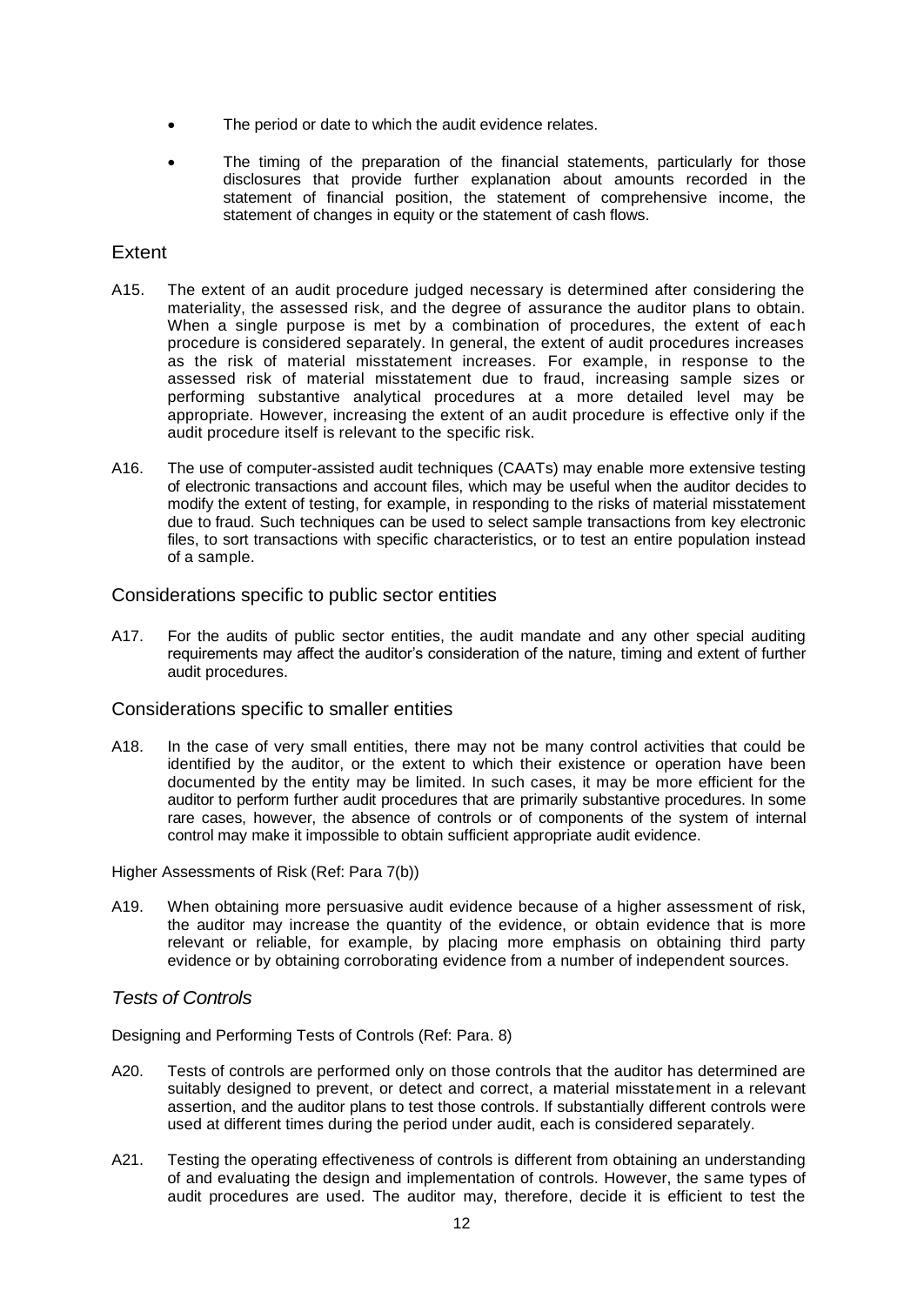operating effectiveness of controls at the same time as evaluating their design and determining that they have been implemented.

- A22. Further, although some risk assessment procedures may not have been specifically designed as tests of controls, they may nevertheless provide audit evidence about the operating effectiveness of the controls and, consequently, serve as tests of controls. For example, the auditor's risk assessment procedures may have included:
	- Inquiring about management's use of budgets.
	- Observing management's comparison of monthly budgeted and actual expenses.
	- Inspecting reports pertaining to the investigation of variances between budgeted and actual amounts.

These audit procedures provide knowledge about the design of the entity's budgeting policies and whether they have been implemented, but may also provide audit evidence about the effectiveness of the operation of budgeting policies in preventing or detecting material misstatements in the classification of expenses.

- A23. In addition, the auditor may design a test of controls to be performed concurrently with a test of details on the same transaction. Although the purpose of a test of controls is different from the purpose of a test of details, both may be accomplished concurrently by performing a test of controls and a test of details on the same transaction, also known as a dual-purpose test. For example, the auditor may design, and evaluate the results of, a test to examine an invoice to determine whether it has been approved and to provide substantive audit evidence of a transaction. A dual-purpose test is designed and evaluated by considering each purpose of the test separately.
- A24. In some cases, the auditor may find it impossible to design effective substantive procedures that by themselves provide sufficient appropriate audit evidence at the assertion level.<sup>4</sup> This may occur when an entity conducts its business using IT and no documentation of transactions is produced or maintained, other than through the IT system. In such cases, paragraph 8(b) requires the auditor to perform tests of controls that address the risk for which substantive procedures alone cannot provide sufficient appropriate audit evidence.

Audit Evidence and Intended Reliance (Ref: Para. 9)

A25. A higher level of assurance may be sought about the operating effectiveness of controls when the approach adopted consists primarily of tests of controls, in particular where it is not possible or practicable to obtain sufficient appropriate audit evidence only from substantive procedures.

## Nature and Extent of Tests of Controls

Other audit procedures in combination with inquiry (Ref: Para. 10(a))

- A26. Inquiry alone is not sufficient to test the operating effectiveness of controls. Accordingly, other audit procedures are performed in combination with inquiry. In this regard, inquiry combined with inspection or reperformance may provide more assurance than inquiry and observation, since an observation is pertinent only at the point in time at which it is made.
- A27. The nature of the particular control influences the type of procedure required to obtain audit evidence about whether the control was operating effectively. For example, if operating effectiveness is evidenced by documentation, the auditor may decide to inspect it to obtain audit evidence about operating effectiveness. For other controls, however, documentation may not be available or relevant. For example, documentation of operation may not exist for some factors in the control environment, such as assignment of authority and responsibility, or for some types of controls, such as automated controls. In such circumstances, audit

<sup>4</sup> SSA 315 (Revised 2021), paragraph 33.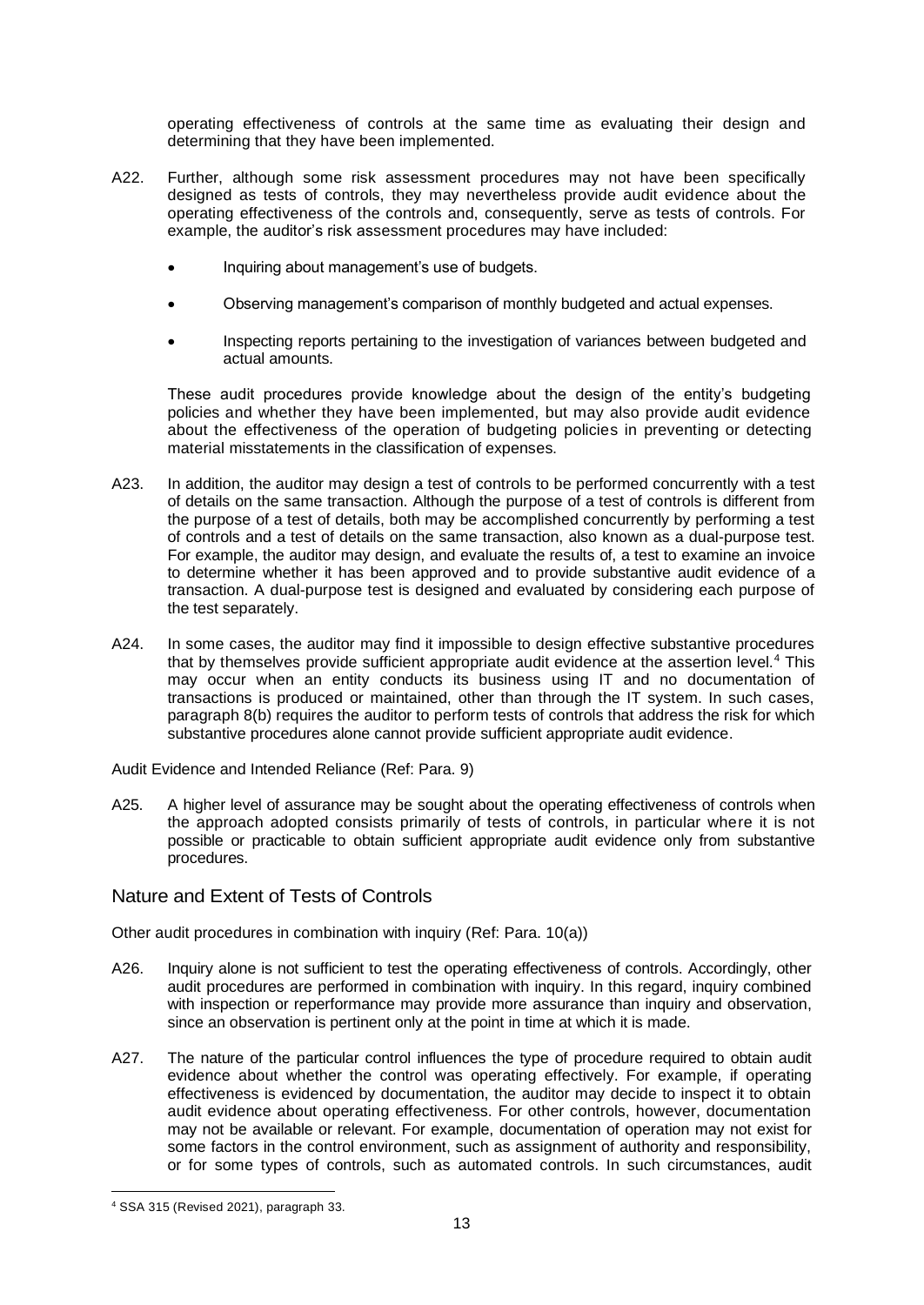evidence about operating effectiveness may be obtained through inquiry in combination with other audit procedures such as observation or the use of CAATs.

Extent of tests of controls

- A28. When more persuasive audit evidence is needed regarding the effectiveness of a control, it may be appropriate to increase the extent of testing of the control. As well as the degree of reliance on controls, matters the auditor may consider in determining the extent of tests of controls include the following:
	- The frequency of the performance of the control by the entity during the period.
	- The length of time during the audit period that the auditor is relying on the operating effectiveness of the control.
	- The expected rate of deviation from a control.
	- The relevance and reliability of the audit evidence to be obtained regarding the operating effectiveness of the control at the assertion level.
	- The extent to which audit evidence is obtained from tests of other controls related to the assertion.

SSA 530<sup>5</sup> contains further guidance on the extent of testing.

- A29. Because of the inherent consistency of IT processing, it may not be necessary to increase the extent of testing of an automated control. An automated control can be expected to function consistently unless the IT application (including the tables, files, or other permanent data used by the IT application ) is changed. Once the auditor determines that an automated control is functioning as intended (which could be done at the time the control is initially implemented or at some other date), the auditor may consider performing tests to determine that the control continues to function effectively. Such tests may include testing the general IT controls related to the IT application.
- A29a. Similarly, the auditor may perform tests of controls that address risks of material misstatement related to the integrity of the entity's data, or the completeness and accuracy of the entity's system-generated reports, or to address risks of material misstatement for which substantive procedures alone cannot provide sufficient appropriate audit evidence. These tests of controls may include tests of general IT controls that address the matters in paragraph 10(a). When this is the case, the auditor may not need to perform any further testing to obtain audit evidence about the matters in paragraph 10(a).
- A29b. When the auditor determines that a general IT control is deficient, the auditor may consider the nature of the related risk(s) arising from the use of IT that were identified in accordance with SSA 315 (Revised 2021)<sup>6</sup> to provide the basis for the design of the auditor's additional procedures to address the assessed risk of material misstatement. Such procedures may address determining whether:
	- The related risk(s) arising from IT has occurred. For example, if users have unauthorized access to an IT application (but cannot access or modify the system logs that track access), the auditor may inspect the system logs to obtain audit evidence that those users did not access the IT application during the period.
	- There are any alternate or redundant general IT controls, or any other controls, that address the related risk(s) arising from the use of IT. If so, the auditor may identify such controls (if not already identified) and therefore evaluate their design, determine that they have been implemented and perform tests of their operating effectiveness. For example,

<sup>5</sup> SSA 530, *Audit Sampling*.

<sup>6</sup> SSA 315 (Revised 2021), paragraph 26(c)(i)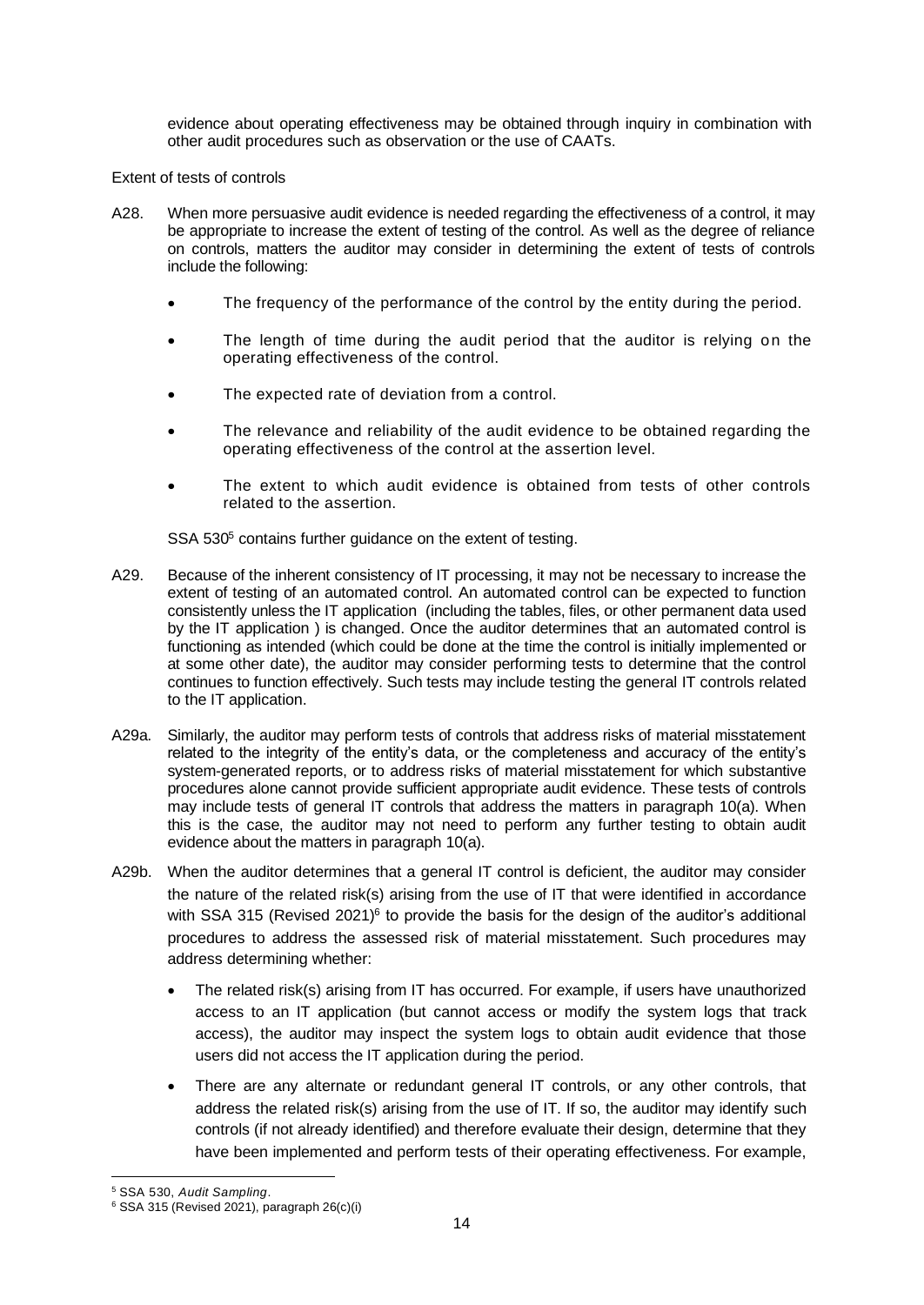if a general IT control related to user access is deficient, the entity may have an alternate control whereby IT management reviews end user access reports on a timely basis. Circumstances when an application control may address a risk arising from the use of IT may include when the information that may be affected by the general IT control deficiency can be reconciled to external sources (e.g., a bank statement) or internal sources not affected by the general IT control deficiency (e.g., a separate IT application or data source).

Testing of indirect controls (Ref: Para. 10(b))

- A30. In some circumstances, it may be necessary to obtain audit evidence supporting the effective operation of indirect controls (e.g., general IT controls). As explained in paragraphs A29 to A29b, general IT controls may have been identified in accordance with SSA 315 (Revised 2021) because of their support of the operating effectiveness of automated controls or due to their support in maintaining the integrity of information used in the entity's financial reporting, including system-generated reports. The requirement in paragraph 10(b) acknowledges that the auditor may have already tested certain indirect controls to address the matters in paragraph 10(a).
- A31. [*Removed*]

Timing of Tests of Controls

Intended period of reliance (Ref: Para. 11)

A32. Audit evidence pertaining only to a point in time may be sufficient for the auditor's purpose, for example, when testing controls over the entity's physical inventory counting at the period end. If, on the other hand, the auditor intends to rely on a control over a period, tests that are capable of providing audit evidence that the control operated effectively at relevant times during that period are appropriate. Such tests may include tests of controls in the entity's process to monitor the system of internal of controls.

Using audit evidence obtained during an interim period (Ref: Para. 12(b))

- A33. Relevant factors in determining what additional audit evidence to obtain about controls that were operating during the period remaining after an interim period, include:
	- The significance of the assessed risks of material misstatement at the assertion level.
	- The specific controls that were tested during the interim period, and significant changes to them since they were tested, including changes in the information system, processes, and personnel.
	- The degree to which audit evidence about the operating effectiveness of those controls was obtained.
	- The length of the remaining period.
	- The extent to which the auditor intends to reduce further substantive procedures based on the reliance of controls.
	- The control environment.
- A34. Additional audit evidence may be obtained, for example, by extending tests of controls over the remaining period or testing the entity's monitoring of controls.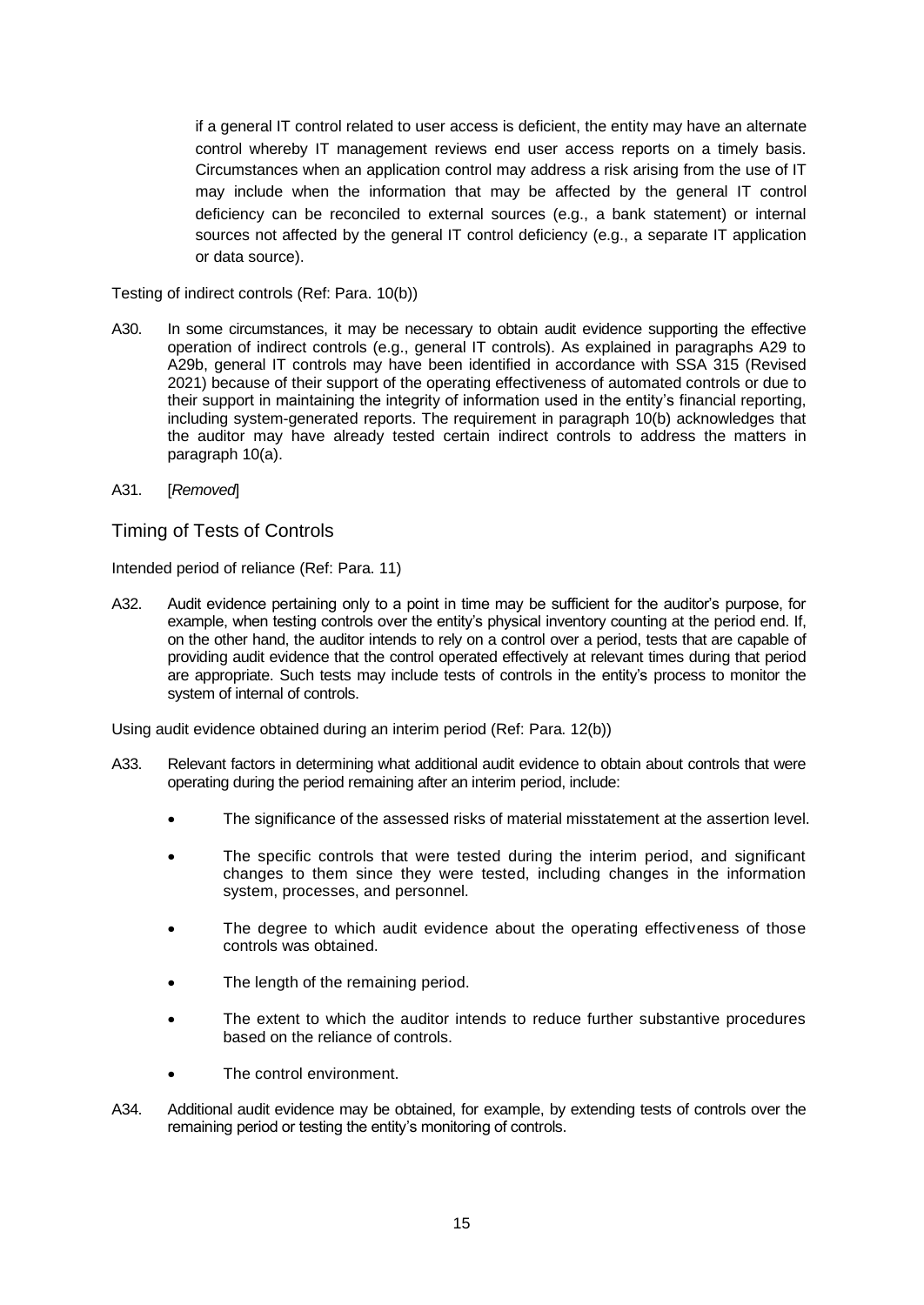Using audit evidence obtained in previous audits (Ref: Para. 13)

A35. In certain circumstances, audit evidence obtained from previous audits may provide audit evidence where the auditor performs audit procedures to establish its continuing relevance and reliability. For example, in performing a previous audit, the auditor may have determined that an automated control was functioning as intended. The auditor may obtain audit evidence to determine whether changes to the automated control have been made that affect its continued effective functioning through, for example, inquiries of management and the inspection of logs to indicate what controls have been changed. Consideration of audit evidence about these changes may support either increasing or decreasing the expected audit evidence to be obtained in the current period about the operating effectiveness of the controls.

Controls that have changed from previous audits (Ref: Para. 14(a))

A36. Changes may affect the relevance and reliability of the audit evidence obtained in previous audits such that there may no longer be a basis for continued reliance. For example, changes in a system that enable an entity to receive a new report from the system probably do not affect the relevance of audit evidence from a previous audit; however, a change that causes data to be accumulated or calculated differently does affect it.

Controls that have not changed from previous audits (Ref: Para. 14(b))

- A37. The auditor's decision on whether to rely on audit evidence obtained in previous audits for controls that:
	- (a) have not changed since they were last tested; and
	- (b) are not controls that mitigate a significant risk,

is a matter of professional judgment. In addition, the length of time between retesting such controls is also a matter of professional judgment, but is required by paragraph 14 (b) to be at least once in every third year.

- A38. In general, the higher the risk of material misstatement, or the greater the reliance on controls, the shorter the time period elapsed, if any, is likely to be. Factors that may decrease the period for retesting a control, or result in not relying on audit evidence obtained in previous audits at all, include the following:
	- A deficient control environment.
	- A deficiency in the entity's process to monitor the system of internal control.
	- A significant manual element to controls.
	- Personnel changes that significantly affect the application of the control.
	- Changing circumstances that indicate the need for changes in the control.
	- Deficient general IT-controls.
- A39. When there are a number of controls for which the auditor intends to rely on audit evidence obtained in previous audits, testing some of those controls in each audit provides corroborating information about the continuing effectiveness of the control environment. This contributes to the auditor's decision about whether it is appropriate to rely on audit evidence obtained in previous audits.

Evaluating the Operating Effectiveness of Controls (Ref: Para. 16-17)

A40. A material misstatement detected by the auditor's procedures is a strong indicator of the existence of a significant deficiency in internal control.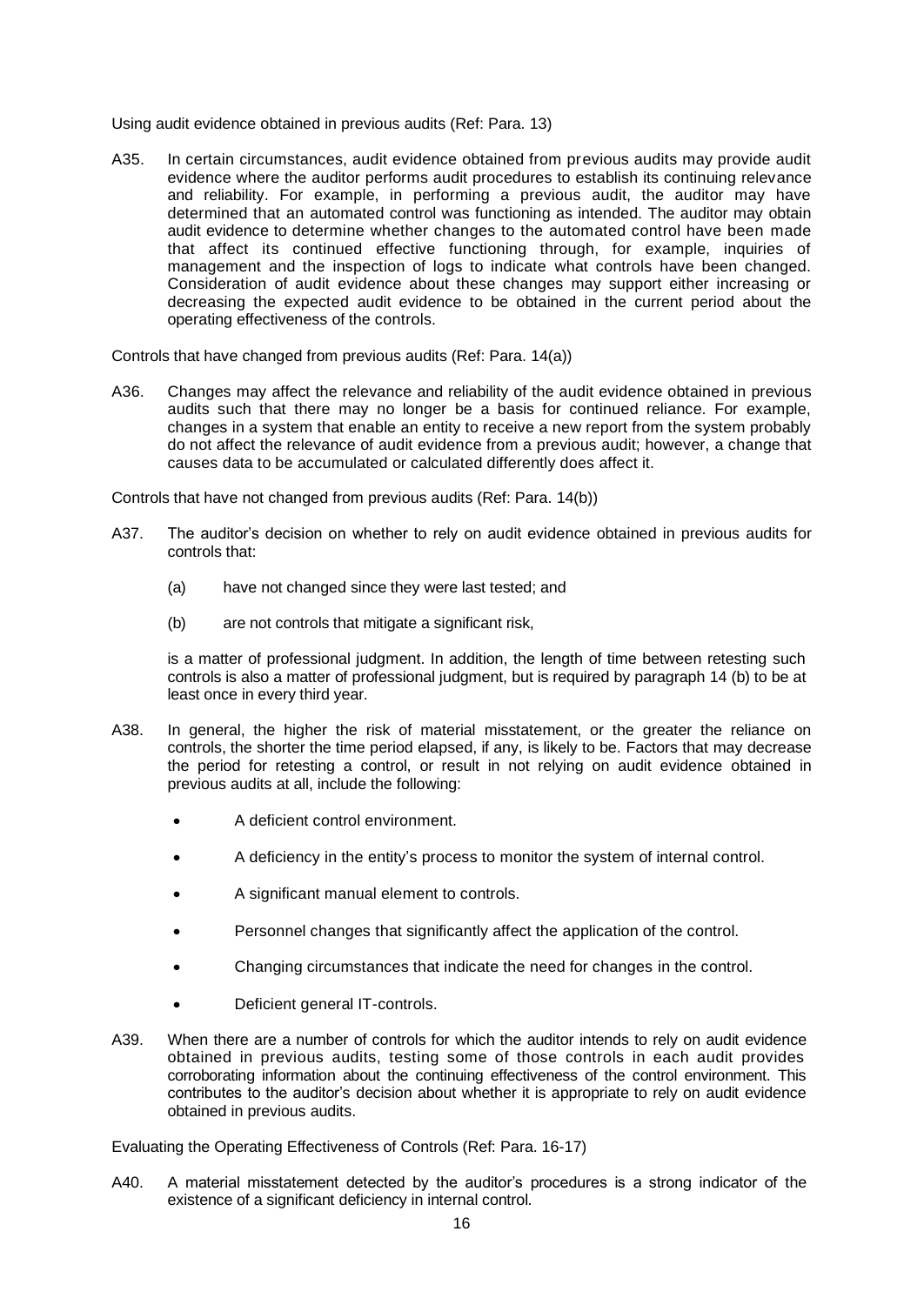A41. The concept of effectiveness of the operation of controls recognises that some deviations in the way controls are applied by the entity may occur. Deviations from prescribed controls may be caused by such factors as changes in key personnel, significant seasonal fluctuations in volume of transactions and human error. The detected rate of deviation, in particular in comparison with the expected rate, may indicate that the control cannot be relied on to reduce risk at the assertion level to that assessed by the auditor.

## *Substantive Procedures* (Ref: Para. 18)

- A42. Paragraph 18 requires the auditor to design and perform substantive procedures for each material class of transactions, account balance, and disclosure. For significant classes of transactions, account balances and disclosures, substantive procedures may have already been performed because paragraph 6 requires the auditor to design and perform further audit procedures that are responsive to the assessed risks of material misstatement at the assertion level. Accordingly, substantive procedures are required to be designed and performed in accordance with paragraph 18:
	- When the further audit procedures for significant classes of transactions, account balances or disclosures, designed and performed in accordance with paragraph 6, did not include substantive procedures; or
	- For each class of transactions, account balance or disclosure that is not a significant class of transactions, account balance or disclosure, but that has been identified as material in accordance with SSA 315 (Revised 2021).<sup>7</sup>
	- This requirement reflects the facts that: (a) the auditor's assessment of risk is judgmental and so may not identify all risks of material misstatement; and (b) there are inherent limitations to internal control, including management override.
- A42a. Not all assertions within a material class of transactions, account balance or disclosure are required to be tested. Rather, in designing the substantive procedures to be performed, the auditor's consideration of the assertion(s) in which, if a misstatement were to occur, there is a reasonable possibility of the misstatement being material, may assist in identifying the appropriate nature, timing and extent of the procedures to be performed.

Nature and Extent of Substantive Procedures

- A43. Depending on the circumstances, the auditor may determine that:
	- Performing only substantive analytical procedures will be sufficient to reduce audit risk to an acceptably low level. For example, where the auditor's assessment of risk is supported by audit evidence from tests of controls.
	- Only tests of details are appropriate.
	- A combination of substantive analytical procedures and tests of details are most responsive to the assessed risks.
- A44. Substantive analytical procedures are generally more applicable to large volumes of transactions that tend to be predictable over time. SSA  $520<sup>8</sup>$  establishes requirements and provides guidance on the application of analytical procedures during an audit.

<sup>7</sup> SSA 315 (Revised 2021), paragraph 36

<sup>8</sup> SSA 520, "Analytical Procedures."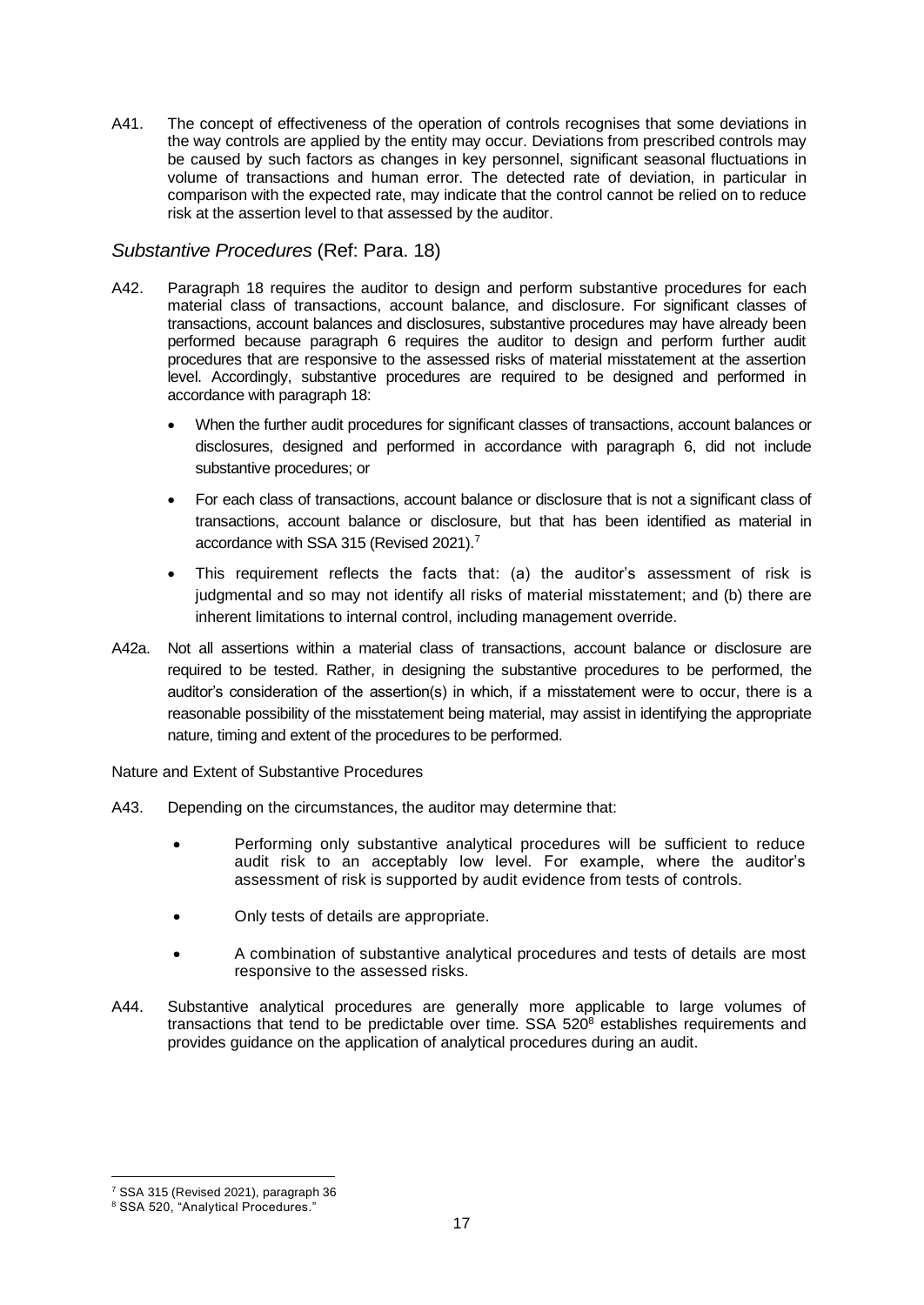- A45. The assessment of the risk or nature of the assertion is relevant to the design of tests of details. For example, tests of details related to the existence or occurrence assertion may involve selecting from items contained in a financial statement amount and obtaining the relevant audit evidence. On the other hand, tests of details related to the completeness assertion may involve selecting from items that are expected to be included in the relevant financial statement amount and investigating whether they are included.
- A46. Because the assessment of the risk of material misstatement takes account of controls that the auditor plans to test, the extent of substantive procedures may need to be increased when the results from tests of controls are unsatisfactory. However, increasing the extent of an audit procedure is appropriate only if the audit procedure itself is relevant to the specific risk.
- A47. In designing tests of details, the extent of testing is ordinarily thought of in terms of the sample size. However, other matters are also relevant, including whether it is more effective to use other selective means of testing. See SSA 500.<sup>9</sup>

Considering Whether External Confirmation Procedures Are to Be Performed (Ref: Para. 19)

- A48. External confirmation procedures frequently are relevant when addressing assertions associated with account balances and their elements, but need not be restricted to these items. For example, the auditor may request external confirmation of the terms of agreements, contracts, or transactions between an entity and other parties. External confirmation procedures also may be performed to obtain audit evidence about the absence of certain conditions. For example, a request may specifically seek confirmation that no "side agreement" exists that may be relevant to an entity's revenue cut-off assertion. Other situations where external confirmation procedures may provide relevant audit evidence in responding to assessed risks of material misstatement include:
	- Bank balances and other information relevant to banking relationships.
	- Accounts receivable balances and terms.
	- Inventories held by third parties at bonded warehouses for processing or on consignment.
	- Property title deeds held by lawyers or financiers for safe custody or as security.
	- Investments held for safekeeping by third parties, or purchased from stockbrokers but not delivered at the balance sheet date.
	- Amounts due to lenders, including relevant terms of repayment and restrictive covenants.
	- Accounts payable balances and terms.
- A49. Although external confirmations may provide relevant audit evidence relating to certain assertions, there are some assertions for which external confirmations provide less relevant audit evidence. For example, external confirmations provide less relevant audit evidence relating to the recoverability of accounts receivable balances, than they do of their existence.
- A50. The auditor may determine that external confirmation procedures performed for one purpose provide an opportunity to obtain audit evidence about other matters. For example, confirmation requests for bank balances often include requests for information relevant to other financial statement assertions. Such considerations may influence the auditor's decision about whether to perform external confirmation procedures.

<sup>9</sup> SSA 500, "Audit Evidence," paragraph 10.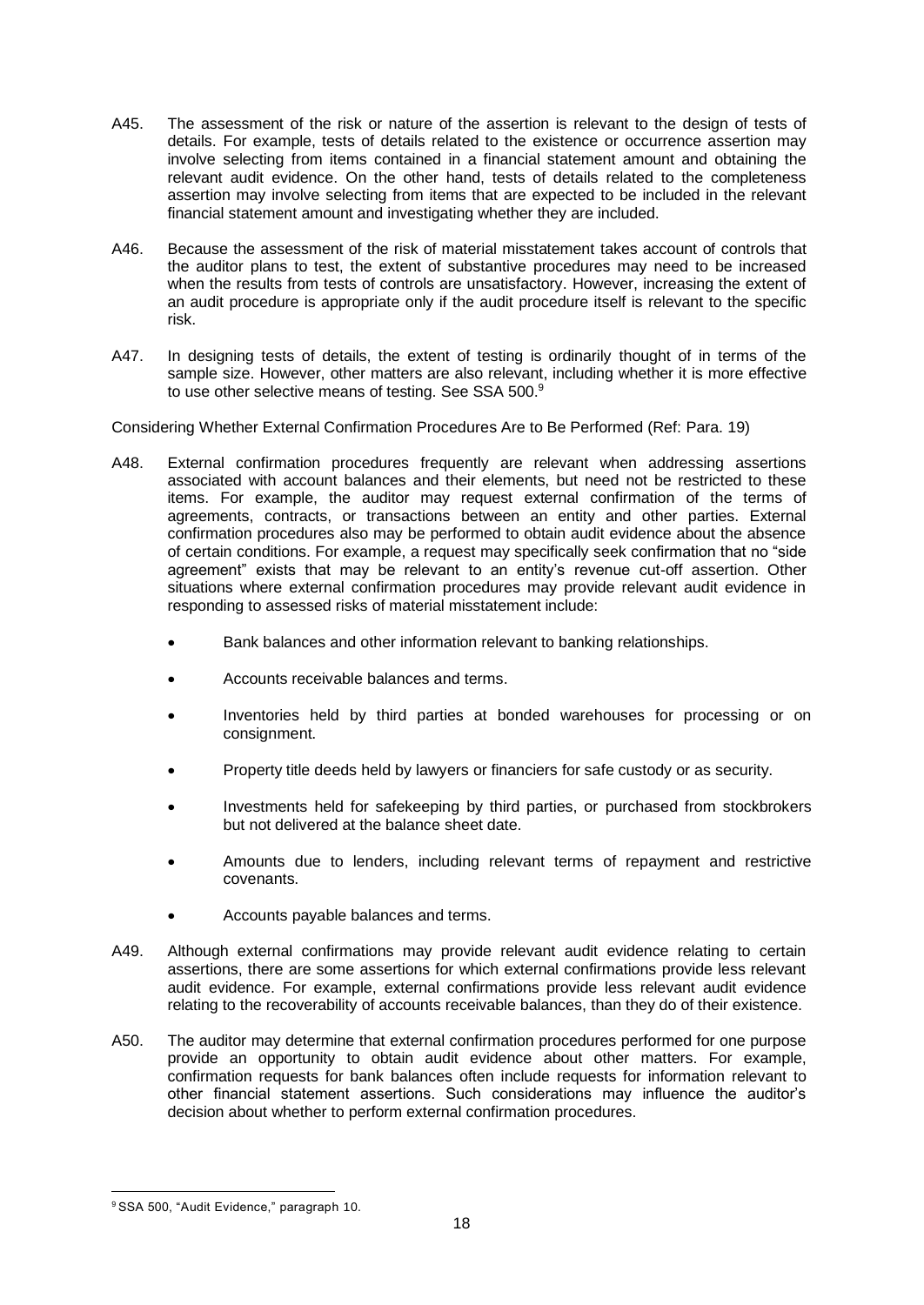- A51. Factors that may assist the auditor in determining whether external confirmation procedures are to be performed as substantive audit procedures include:
	- The confirming party's knowledge of the subject matter responses may be more reliable if provided by a person at the confirming party who has the requisite knowledge about the information being confirmed.
	- The ability or willingness of the intended confirming party to respond for example, the confirming party:
		- o May not accept responsibility for responding to a confirmation request;
		- o May consider responding too costly or time consuming;
		- o May have concerns about the potential legal liability resulting from responding;
		- o May account for transactions in different currencies; or
		- o May operate in an environment where responding to confirmation requests is not a significant aspect of day-to-day operations.

In such situations, confirming parties may not respond, may respond in a casual manner or may attempt to restrict the reliance placed on the response.

• The objectivity of the intended confirming party – if the confirming party is a related party of the entity, responses to confirmation requests may be less reliable.

Substantive Procedures Related to the Financial Statement Closing Process (Ref: Para. 20)

A52. The nature, and also the extent, of the auditor's substantive procedures related to the financial statement closing process depends on the nature and complexity of the entity's financial reporting process and the related risks of material misstatement.

Substantive Procedures Responsive to Significant Risks (Ref: Para. 21)

A53. Paragraph 21 of this SSA requires the auditor to perform substantive procedures that are specifically responsive to risks the auditor has determined to be significant risks. Audit evidence in the form of external confirmations received directly by the auditor from appropriate confirming parties may assist the auditor in obtaining audit evidence with the high level of reliability that the auditor requires to respond to significant risks of material misstatement, whether due to fraud or error. For example, if the auditor identifies that management is under pressure to meet earnings expectations, there may be a risk that management is inflating sales by improperly recognising revenue related to sales agreements with terms that preclude revenue recognition or by invoicing sales before shipment. In these circumstances, the auditor may, for example, design external confirmation procedures not only to confirm outstanding amounts, but also to confirm the details of the sales agreements, including date, any rights of return and delivery terms. In addition, the auditor may find it effective to supplement such external confirmation procedures with inquiries of non-financial personnel in the entity regarding any changes in sales agreements and delivery terms.

Timing of Substantive Procedures (Ref: Para. 22-23)

A54. In most cases, audit evidence from a previous audit's substantive procedures provides little or no audit evidence for the current period. There are, however, exceptions, for example, a legal opinion obtained in a previous audit related to the structure of a securitisation to which no changes have occurred, may be relevant in the current period. In such cases, it may be appropriate to use audit evidence from a previous audit's substantive procedures if that evidence and the related subject matter have not fundamentally changed, and audit procedures have been performed during the current period to establish its continuing relevance.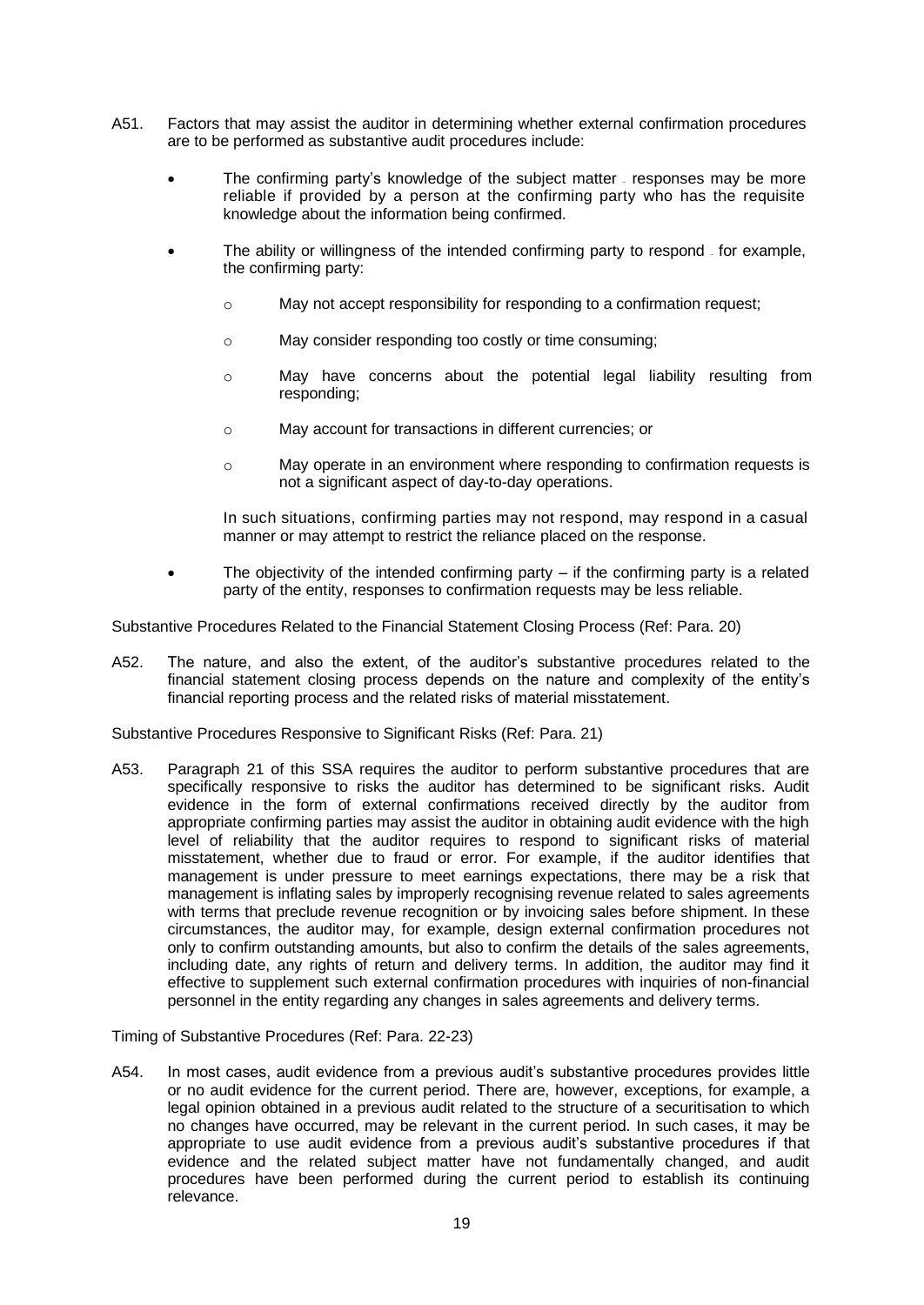Using audit evidence obtained during an interim period (Ref: Para. 22)

- A55. In some circumstances, the auditor may determine that it is effective to perform substantive procedures at an interim date, and to compare and reconcile information concerning the balance at the period end with the comparable information at the interim date to:
	- (a) Identify amounts that appear unusual,
	- (b) Investigate any such amounts, and
	- (c) Perform substantive analytical procedures or tests of details to test the intervening period.
- A56. Performing substantive procedures at an interim date without undertaking additional procedures at a later date increases the risk that the auditor will not detect misstatements that may exist at the period end. This risk increases as the remaining period is lengthened. Factors such as the following may influence whether to perform substantive procedures at an interim date:
	- The control environment and other controls.
	- The availability at a later date of information necessary for the auditor's procedures.
	- The purpose of the substantive procedure.
	- The assessed risk of material misstatement.
	- The nature of the class of transactions or account balance and related assertions.
	- The ability of the auditor to perform appropriate substantive procedures or substantive procedures combined with tests of controls to cover the remaining period in order to reduce the risk that misstatements that may exist at the period end will not be detected.
- A57. Factors such as the following may influence whether to perform substantive analytical procedures with respect to the period between the interim date and the period end:
	- Whether the period-end balances of the particular classes of transactions or account balances are reasonably predictable with respect to amount, relative significance, and composition.
	- Whether the entity's procedures for analysing and adjusting such classes of transactions or account balances at interim dates and for establishing proper accounting cutoffs are appropriate.
	- Whether the information system will provide information concerning the balances at the period end and the transactions in the remaining period that is sufficient to permit investigation of:
		- (a) Significant unusual transactions or entries (including those at or near the period end),
		- (b) Other causes of significant fluctuations, or expected fluctuations that did not occur, and
		- (c) Changes in the composition of the classes of transactions or account balances.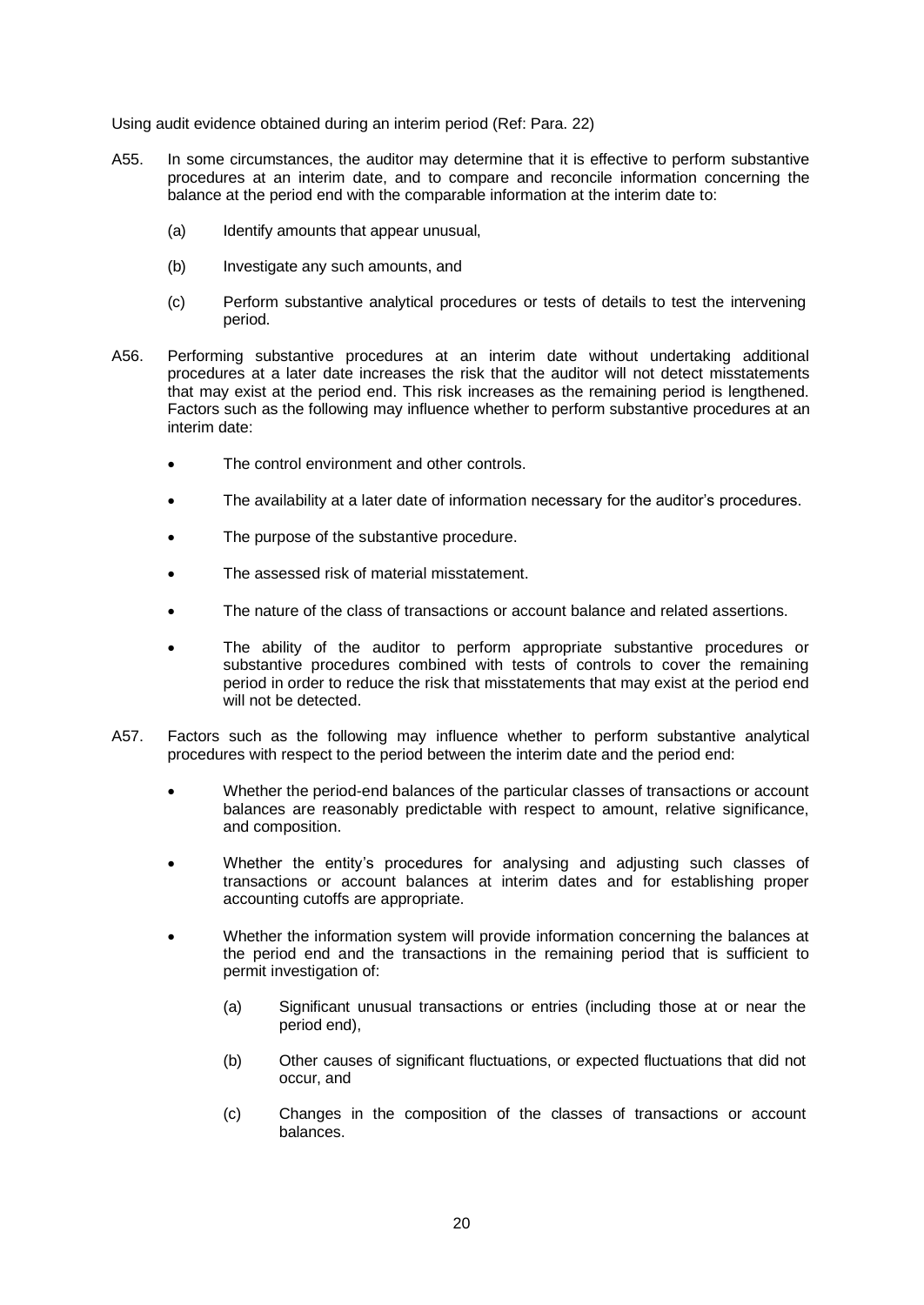Misstatements detected at an interim date (Ref: Para. 23)

A58. When the auditor concludes that the planned nature, timing, or extent of substantive procedures covering the remaining period need to be modified as a result of unexpected misstatements detected at an interim date, such modification may include extending or repeating the procedures performed at the interim date at the period end.

### **Adequacy of Presentation of the Financial Statements** (Ref: Para. 24)

A59. Evaluating the appropriate presentation, arrangement and content of the financial statements includes, for example, consideration of the terminology used as required by the applicable financial reporting framework, the level of detail provided, the aggregation and disaggregation of amounts and the bases of amounts set forth.

### **Evaluating the Sufficiency and Appropriateness of Audit Evidence (Ref:** Para. 25-27)

- A60. An audit of financial statements is a cumulative and iterative process. As the auditor performs planned audit procedures, the audit evidence obtained may cause the auditor to modify the nature, timing or extent of other planned audit procedures. Information may come to the auditor's attention that differs significantly from the information on which the risk assessment was based. For example:
	- The extent of misstatements that the auditor detects by performing substantive procedures may alter the auditor's judgment about the risk assessments and may indicate a significant deficiency in internal control.
	- The auditor may become aware of discrepancies in accounting records, or conflicting or missing evidence.
	- Analytical procedures performed at the overall review stage of the audit may indicate a previously unrecognised risk of material misstatement.

In such circumstances, the auditor may need to re-evaluate the planned audit procedures, based on the revised consideration of assessed risks of material misstatement and the effect on the significant classes of transactions, account balances, or disclosures and their relevant assertions. SSA 315 (Revised 2021) contains further guidance on revising the auditor's risk assessment.<sup>10</sup>

- A61. The auditor cannot assume that an instance of fraud or error is an isolated occurrence. Therefore, the consideration of how the detection of a misstatement affects the assessed risks of material misstatement is important in determining whether the assessment remains appropriate.
- A62. The auditor's judgment as to what constitutes sufficient appropriate audit evidence is influenced by such factors as the following:
	- Significance of the potential misstatement in the assertion and the likelihood of its having a material effect, individually or aggregated with other potential misstatements, on the financial statements.
	- Effectiveness of management's responses and controls to address the risks.
	- Experience gained during previous audits with respect to similar potential misstatements.
	- Results of audit procedures performed, including whether such audit procedures identified specific instances of fraud or error.

<sup>10</sup> SSA 315 (Revised 2021), paragraph 53.